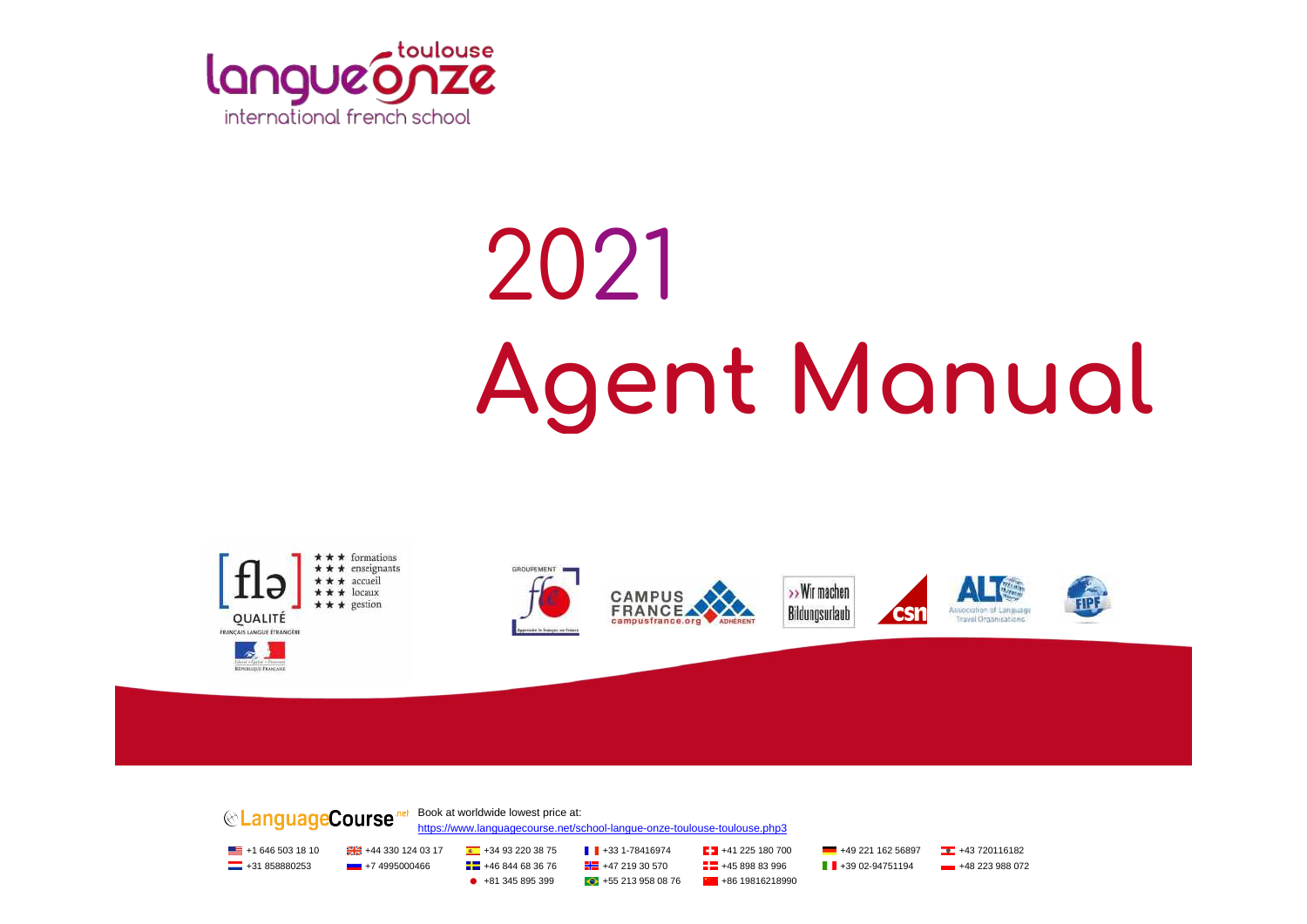### toulouse langueonze international french school

**Back to the index** 

 $-2-$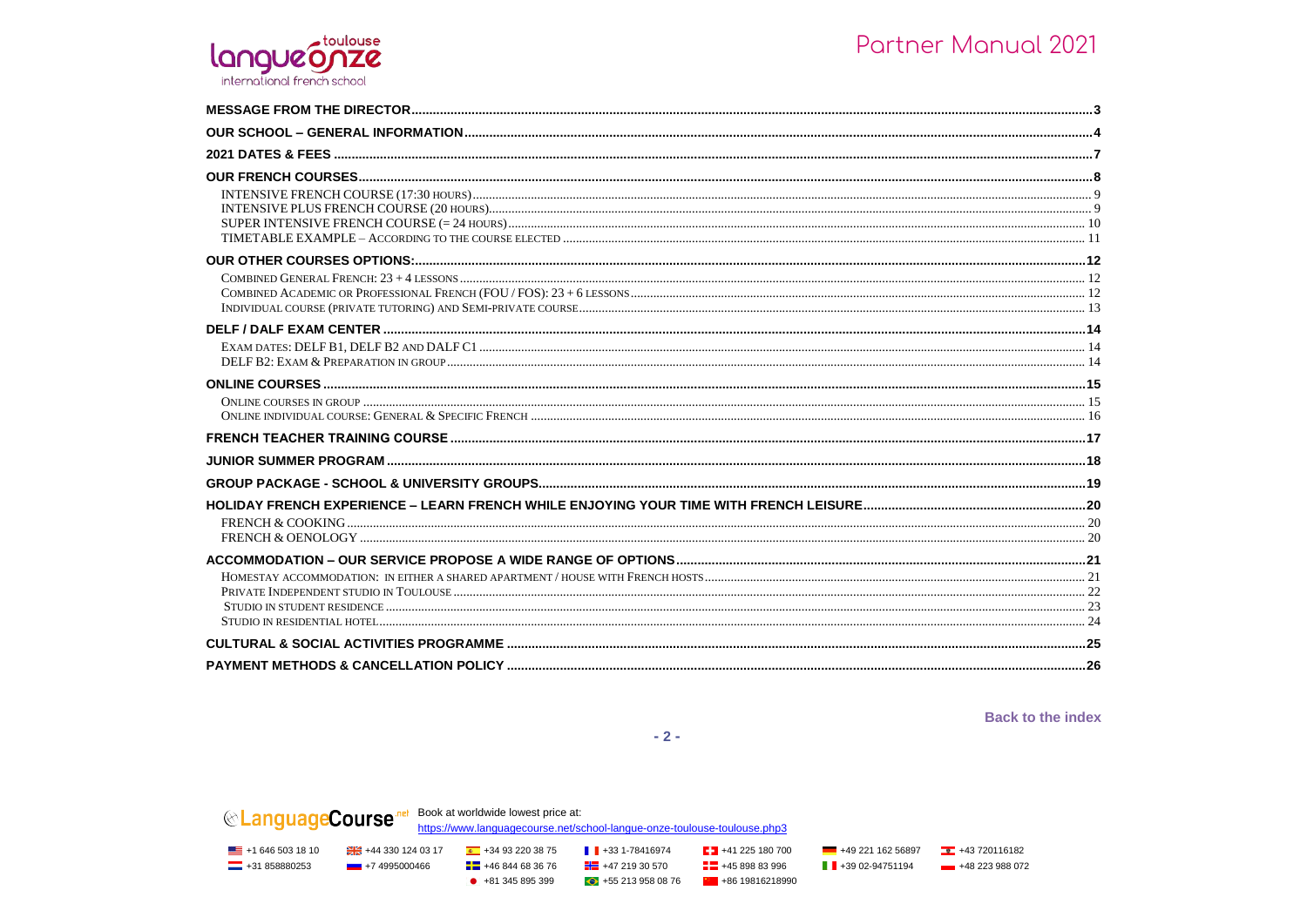

#### **Message from the director**

**Dear agent, Dear partner, Bonjour de Toulouse!**

Thank you for your interest in working as a **representative of our French school Langue Onze Toulouse**.

The purpose of this manual is to help you get better acquainted with our school, programmes, services and our general policies.

**Langue Onze Toulouse** is committed to providing a **language learning experience based on a lively and evolving pedagogy**, with a focus on today's language, communication, and the meeting of peoples and cultures. In 2021, Langue Onze Toulouse will celebrate **30 years** of providing unique French learning experience to students from all over the world. Since then, we have been working hard to guarantee a **welcoming and well-organized environment** to all our students.

In 2020, the worldwide pandemic of the Covid19 implied to adapt ourselves very fast to allow all our students to keep learning French and to reach their own personal, academic or professional goals. We developed and improved our **French online classes** that we are pleased to offer now all year long! Above all, we have been so glad to welcome back our student on site and we are even keener to help them to find the French course of their expectation and enjoy a wonderful study travel experience in the south west of France!

Langue Onze Toulouse is committed to **a continuous improvement of its French courses quality and services:**

- Since 2009, our school is awarded by the French Government with the **Label "Qualité français langue étrangère**". This certification identifies, recognises and promotes French foreign language centres whose language teaching and services present assurances of quality.
- Langue Onze Toulouse is a full member of **Campus France**, The French Agency for the promotion of higher education, international student services, and international mobility.
- Our school is an **official examination center** for **DELF B2** (Diplôme d'Etudes en Langue Française) and **DALF C1** (Diplôme Approfondi de Langue Française).
- **Langue Onze Toulouse is also recognized and accredited by some of the most prestigious International organizations worldwide**, such as the association **Groupement FLE –** the professional standard of reference for French language schools, **WYSETC** (World Youth Student & Educational Travel Confederation) and the Association of Language Travel Organizations (**ALTO**). We are also recognized by the Swedish government as a qualified language training centre for **CSN** grant holders and we offer courses officially recognised within the framework of the **Bildungsurlaub** by all the German States (Länder).

We are delighted to rely on your partnership or will be pleased to collaborate with you in a near future.

Looking forward to welcoming your students in Toulouse, all the team of Langue Onze remains at your disposal for any additional information you may need or suggestion you may have!

Best regards,

Gérard Nadjar, **Director** 

**Back to the index**

**- 3 -**

**CanguageCourse** net Book at worldwide lowest price at: <https://www.languagecourse.net/school-langue-onze-toulouse-toulouse.php3>  $\blacksquare$  +1 646 503 18 10  $\blacksquare$  +44 330 124 03 17  $\blacksquare$  +34 93 220 38 75  $\blacksquare$  +33 1-78416974  $\blacksquare$  +41 225 180 700  $\blacksquare$  +49 221 162 56897  $\blacksquare$  +43 720116182  $\Box$  +31 858880253 +7 4995000466  $\Box$  +46 844 68 36 76  $\Box$  +47 219 30 570  $\Box$  +45 898 83 996  $\Box$  +39 02-94751194 +48 223 988 072  $\bullet$  +81 345 895 399  $\bullet$  +55 213 958 08 76  $\bullet$  +86 19816218990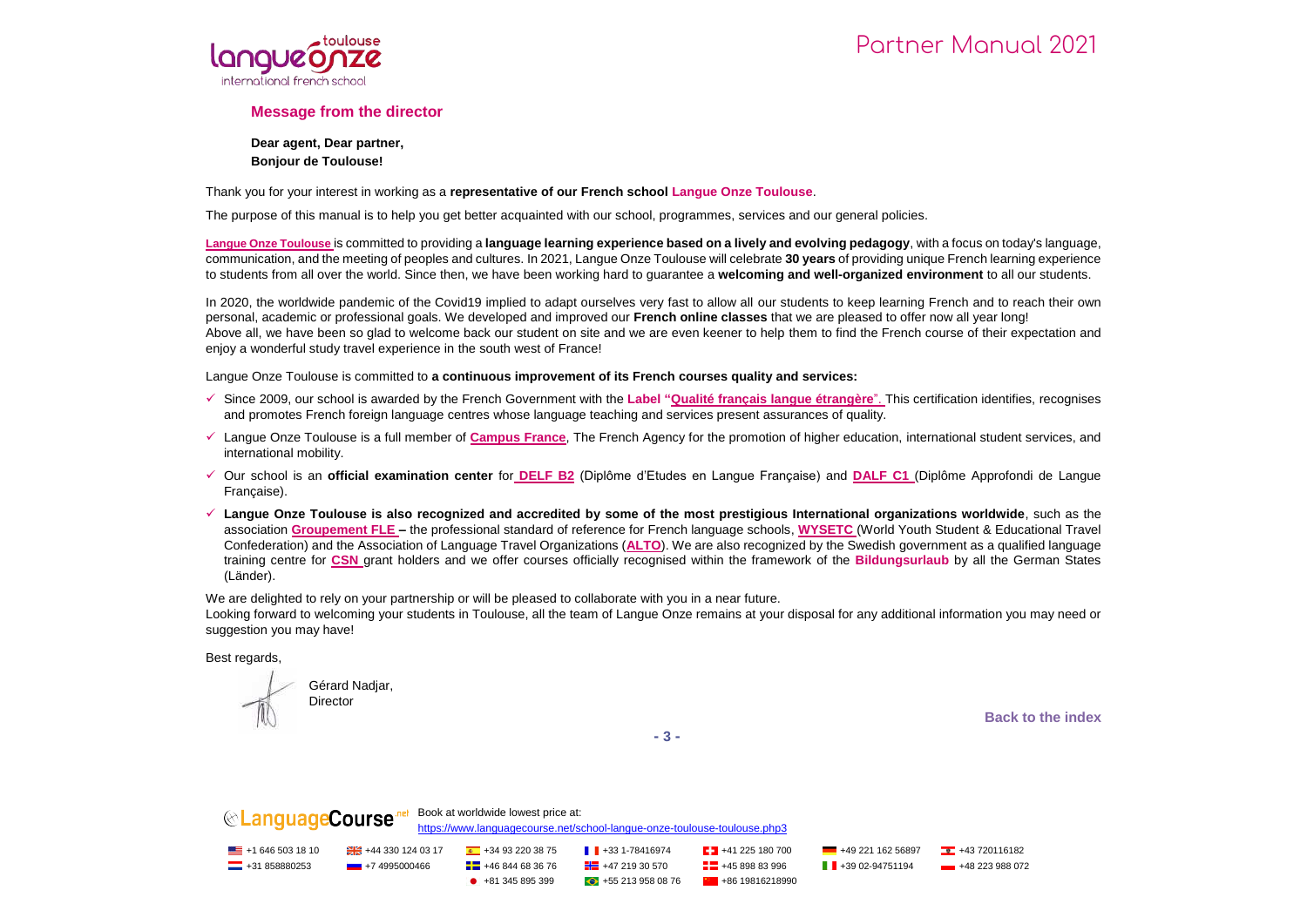

**OUR SCHOOL – General Information**

- **Name:** Langue Onze Toulouse
- **Founded:** 1991
- Address: 10, rue des Arts 31000 Toulouse FRANCE
- **Telephone:** +33 561 625 458
- **Web site:** http://www.langueonze.com **Facebook:** @LangueOnzeToulouse
- **Email:** info@langueonze.com **Instagram:** @langue\_onze
- 

- **Director:** Gérard Nadjar
- **Office hours:** Monday Friday: 9:00am 5:00pm





#### **SCHOOL LOCATION – Toulouse, South West of France**

The courses take place on the **first and third floors of a lovely building** with courtyard in the **city centre**, a 5 minute walk from **Place du Capitole**, the city hall and central plaza of Toulouse, **a few minutes from the Esquirol (red line) and Carmes (yellow line) metro stations** and **easily accessible to all public transport**.







**Back to the index**

**- 4 -**

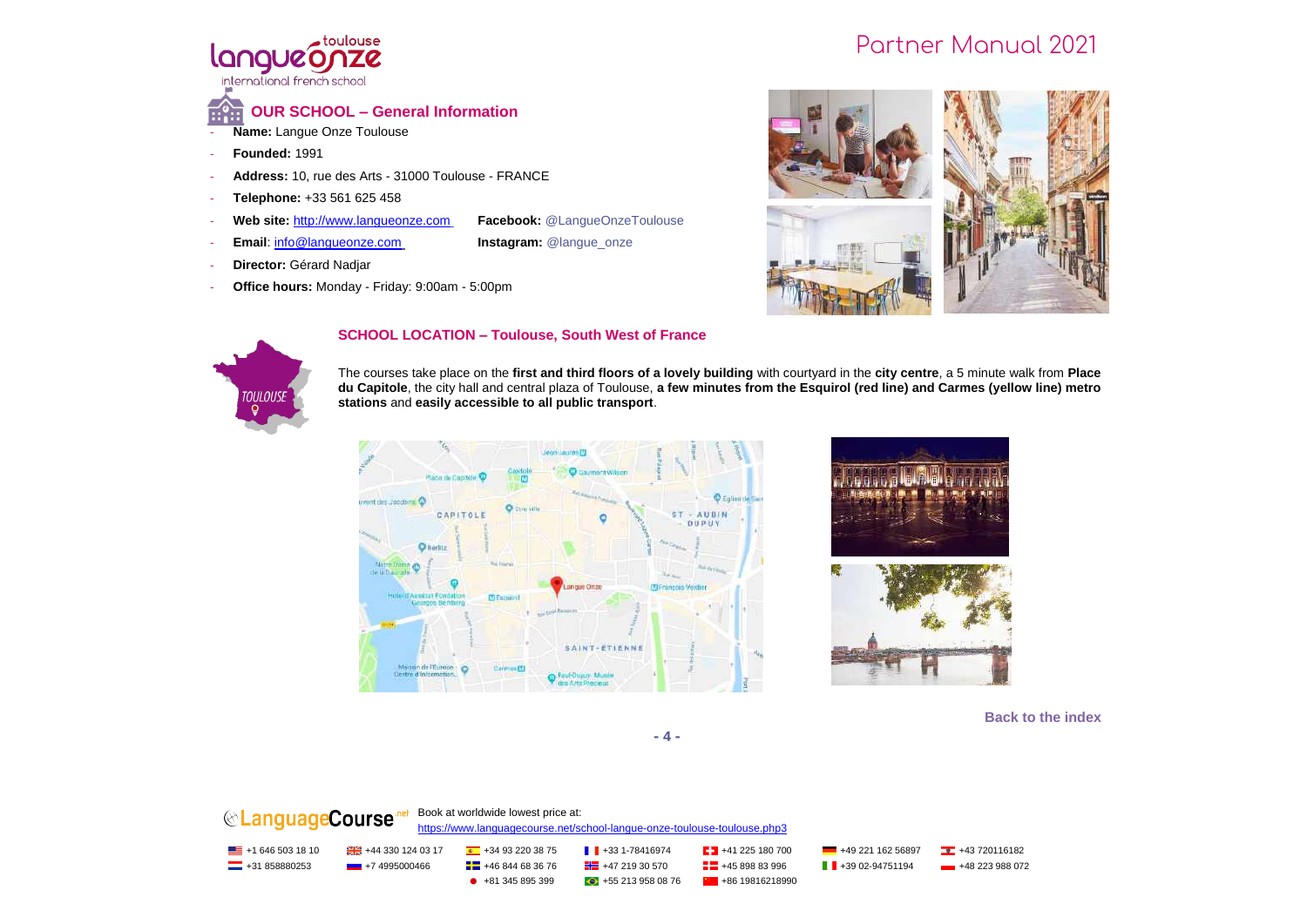

## **OUR TEAM – A warm environment to welcome our students**



## **Contacts:**

Gérard Nadjar – Director Gerard.nadjar@langueonze.com

Communication – Marketing and Partnerships: project-manager@langueonze.com

General information and registration: info@langueonze.com

Accommodation service: vie.etudiante@langueonze.com

Head of studies: coordination.pedagogique@langueonze.com

Cultural program and student life: culture@langueonze.com

- Our **professional and dynamic team** is **available and attentive to welcome** your students all year long.

- Our teachers and administrative staff will do their best to make your students' stay as pleasant as possible.

- **Students counseling, support and explanations** are available in **five languages**: English, French, Spanish, Portuguese and German.

- Our **teaching team** is composed of **highly experienced and qualified native speakers.**

- **They** are **all graduated to teach French as a foreign language.** Moreover, they have background and passionate interest in a variety of complementary fields such as theatre, cinema, literature, linguistics, music… which broadens their French language teaching approach.



**Back to the index**

**- 5 -**

## **CanguageCourse** net Book at worldwide lowest price at:

<https://www.languagecourse.net/school-langue-onze-toulouse-toulouse.php3>

<u>■</u> +1 646 503 18 10 +43 320 124 03 17 +43 93 220 38 75 +34 93 220 38 75 +43 31-78416974 +41 225 180 700 +49 221 162 56897 +43 720116182 **---** +31 858880253 +7 4995000466 + +46 844 68 36 76 + +46 +47 219 30 570 + +46 898 83 996 + +39 02-94751194 + +48 223 988 072

 $\bullet$  +81 345 895 399  $\bullet$  +55 213 958 08 76  $\bullet$  +86 19816218990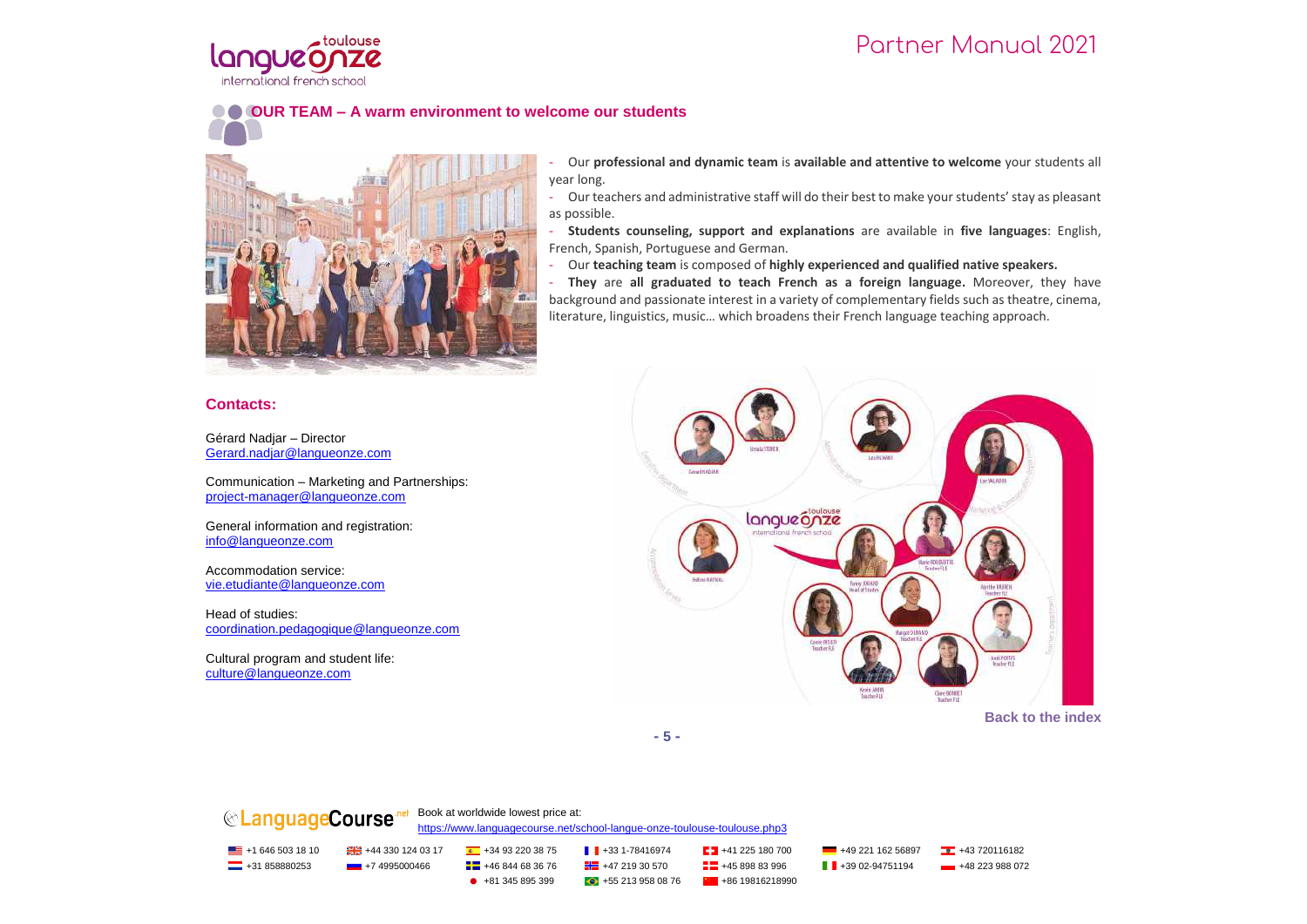



**Number of students per year: around 900 students**

## KEY NATIONALITIES



#### **Age repartition**







T.

Personal administrative and pedagogical follow-up

Accommodation service – Homestay, Studios, Residences

Airport transfert (homestay and independant studios options) 29

Cultural Programme & Sportive activities

#### **OUR FACILITIES**



#### **Back to the index**

**- 6 -**

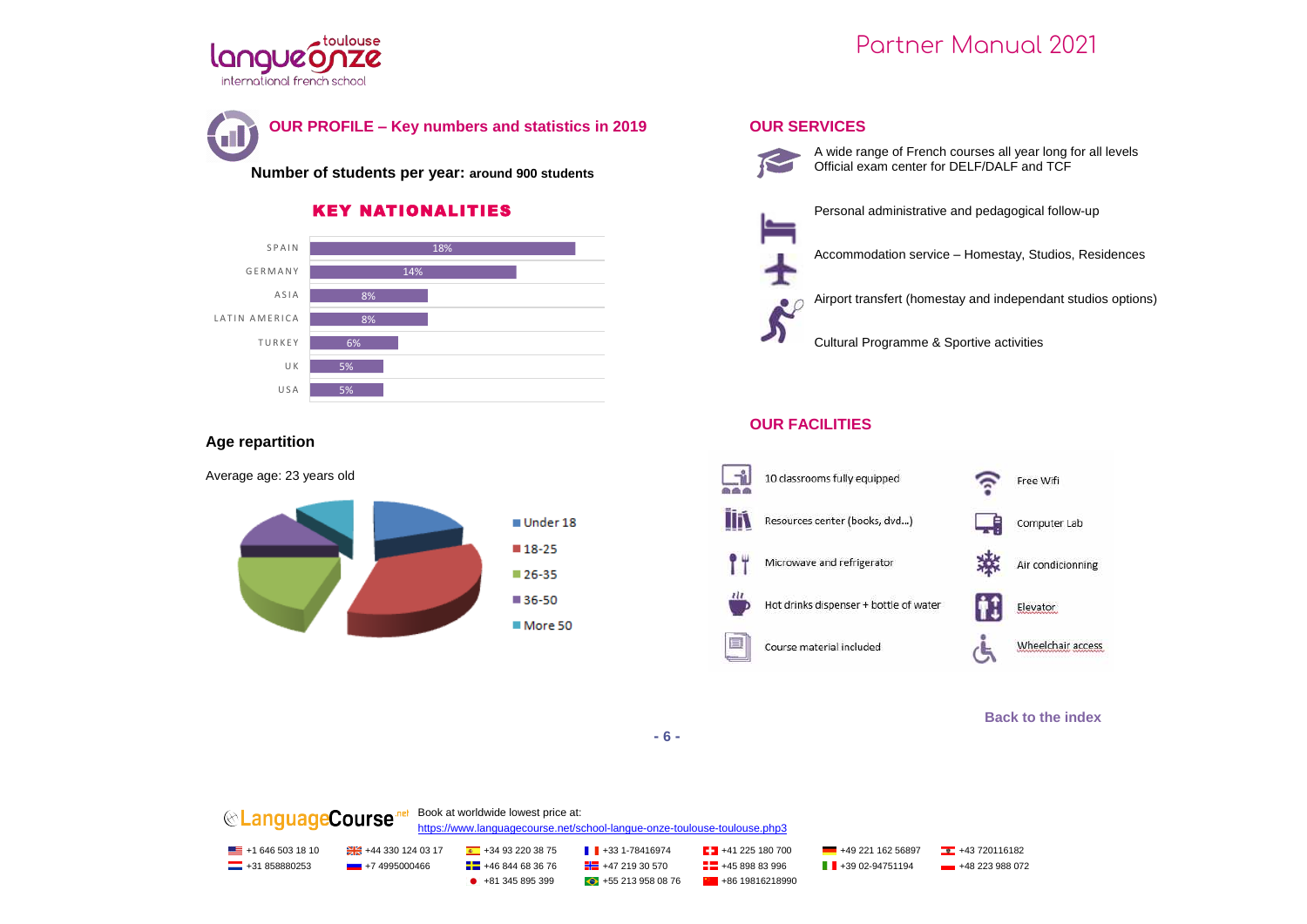



#### **Registration fee**: **80 Euros**

**Accommodation search service fee**: **60 Euros** (from 21 weeks: **80 Euros**)

**Class hours for group courses**: 9:15 – 13:00, from Monday to Friday – 15 minutes break at 11:00 for refreshments.

Group hours are not subject to change in response to requirements of individual students and will be modified by the school only in exceptional circumstances.

#### **2020 Starting dates:**

- **Every Monday for A2** (elementary) **to C1** (advanced) levels

#### - **Starting dates for absolute beginners** (A1):

|       |       |       | April | <b>May</b> | June  |       |       |       |       |      |  |
|-------|-------|-------|-------|------------|-------|-------|-------|-------|-------|------|--|
| 04/01 | 01/02 | 01/03 | 29/03 | 03/05      | 31/05 | 28/06 | 02/08 | 30/08 | 04/10 | 02/1 |  |

#### **2021 public holidays**:

**5/04, 14/07, 11/11:** classes will be made up: compensated by an afternoon make-up session<sup>1</sup>

**24/05, 1/11**: school closed - classes will neither be made up nor refunded

**13/05**: classes will be held

*If a student is absent, the class will not be made up, nor refunded*.

**End-of-year holidays**: The school will be closed: from **19/12/20 to 03/01/21** and from **18/12/21 to 02/01/22.**

#### **The prices includes:**

j

Course materials • Level test and evaluation • Cultural program (except reported activities on the cultural program) • Tandem language exchange service • Accident insurance during courses and activities offered by the school • Attestation of participation • Optional final examination and certificate • Airport transfer and return (with homestay accommodation booking)

<sup>1</sup> Students will be informed on catch up dates during their registration

**Back to the index**

**- 7 -**

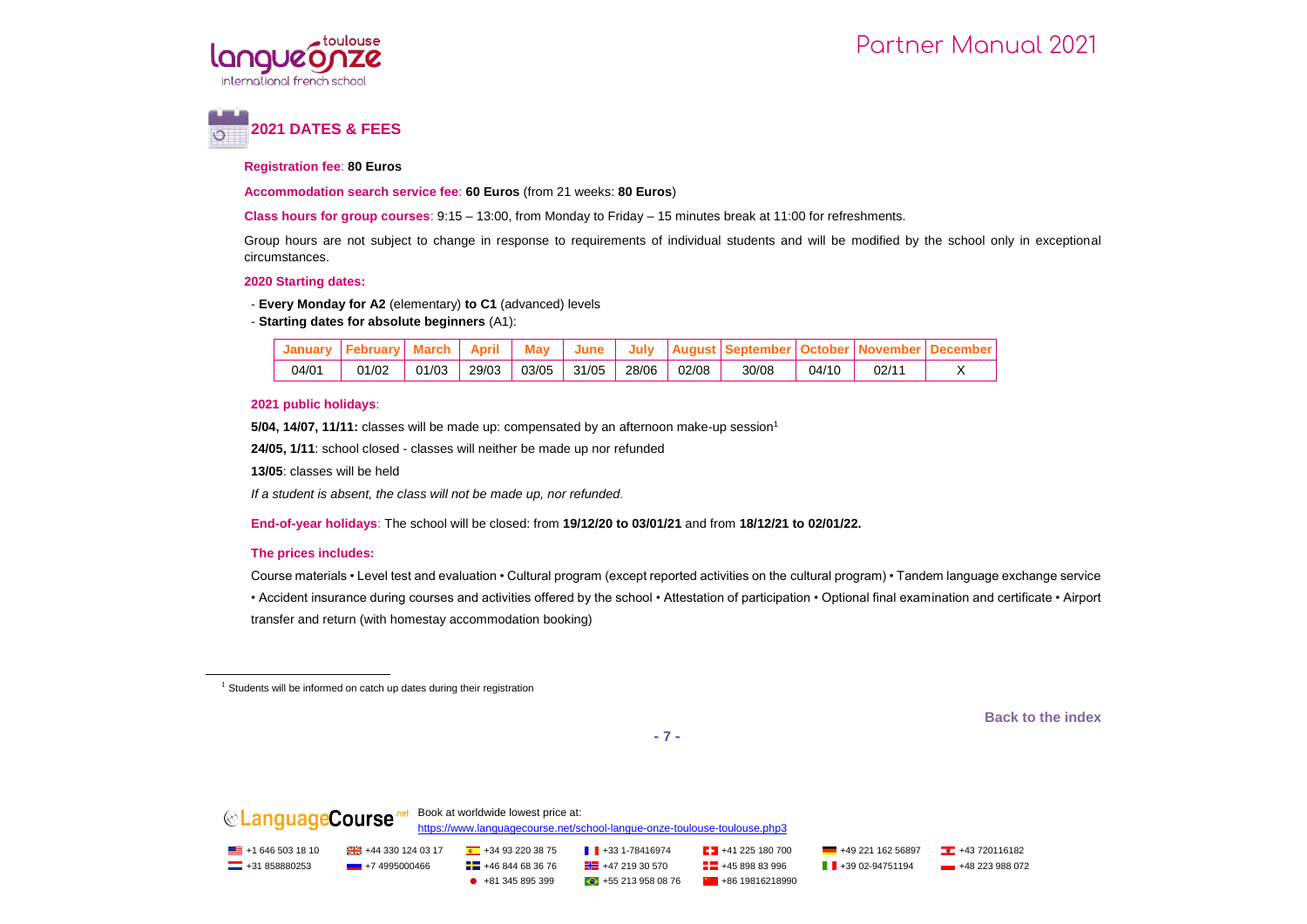

#### **OUR FRENCH COURSES**

**Our French school is committed to provide the very best learning conditions:**

- A teaching team composed of **experienced native speakers**, all with university credentials in teaching French as a Foreign Language (FLE), attentive to the expectations and rhythms of each student.
- All classes held in **small groups** never more than **12 participants.**
- **Preliminary assessment**: a **placement written test** is sent by email and oral assessment on the first day for an efficient organization of all participants into **level groups that are well-adapted and homogenous** (*level based on the CECR – the Common European Framework of Reference for evaluating language performance, defined by the Council of Europe*).
- **Welcoming** to the school and Toulouse on the first day includes an **information pack**, optional guided walking tour of the city and lunch in a typical restaurant.
- **Course content** that corresponds to the progressive levels defined by the **CECR** facilitates official recognition of your course throughout Europe and internationally, and opens the possibility of receiving course credits from participating universities.
- **Flexible and dynamic teaching methods** : Our teaching methods rely on **active supports** role play, news & internet articles, photographs & video, songs & audio recordings, games of expression & memorization, authentic documents of French daily life – **all elements that inspire motivation, exchange, investment and creativity, the driving forces of the learning process**.
- **An optional final exam** to concretely measure progress and skills gained during the course
- The students can take the **DELF and DALF exams in our school**
- **End certificate** to certify that the student attended a French course at Langue Onze Toulouse, including the period, number of class hours and the level of the course according to the CECR.



**Back to the index**

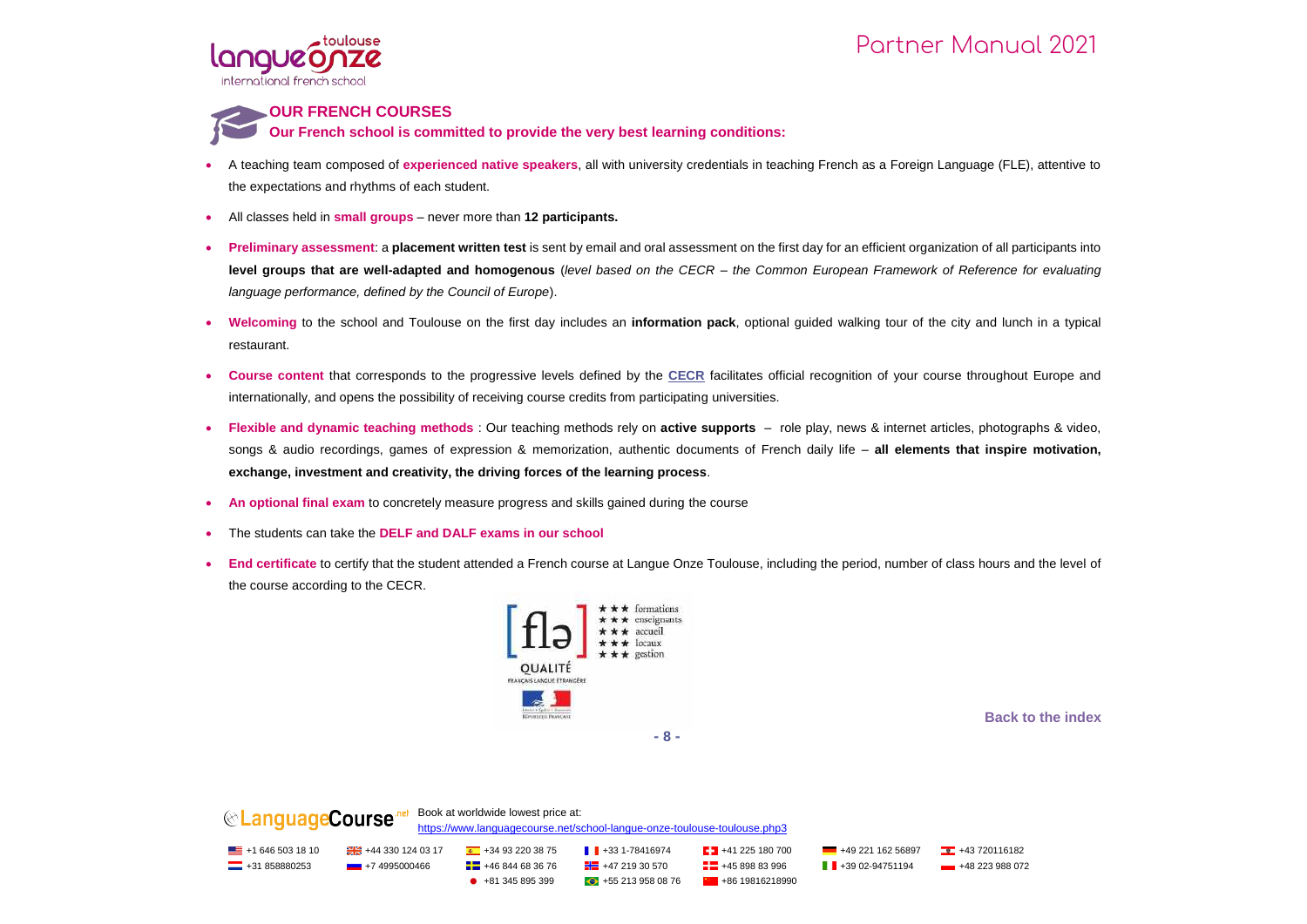

*Minimum per group: 6 - Maximum per group: 12*

Level: available for all levels

#### **NOTE**: *Course prices do not include the 80 € Registration fee*



#### **INTENSIVE FRENCH COURSE (17:30 hours)**

#### **DESCRIPTION:**

#### **23 group lessons of 45 minutes per week in small groups**

 $\rightarrow$  General French courses in the mornings, from Monday to Friday, from 9:15 am to 1:00 pm

**FEES<sup>2</sup> :**

| <b>WEEK</b> | <b>WEEKS</b> | <b>3 WEEKS</b> | 4 WEEKS | <b>FROM 5 TO</b><br><b>WEEKS</b> | <b>FROM 8 TO</b><br><b>11 WEEKS</b> | <b>12 WEEKS</b><br>13RD WEEK<br><b>FOR FREE</b> | <b>FROM 14 TO</b><br>23 WEEKS | 24 WEEKS<br>$25^{\mathrm{T}}$<br><b>WEEK</b><br><b>FOR FREE</b> | FROM 26 TO<br><b>35 WEEKS</b> | <b>36 WEEKS</b><br>'WEEK<br><b>FOR FREE</b> | FROM 38 TO<br><b>47 WEEKS</b> | 48 <sup>TH</sup> WEEK<br><b>FOR FREE:</b> |
|-------------|--------------|----------------|---------|----------------------------------|-------------------------------------|-------------------------------------------------|-------------------------------|-----------------------------------------------------------------|-------------------------------|---------------------------------------------|-------------------------------|-------------------------------------------|
| 315€        | 500€         | 720 €          | 930€    | 215€<br>week                     | 205€<br>ˈweek                       | 2280€                                           | 175€<br>' week                | 4080 €                                                          | 160€<br>' week                | 5670€                                       | 150€<br>′ week                | 7050 €                                    |



## **INTENSIVE PLUS FRENCH COURSE (20 hours)**

#### **DESCRIPTION:**

#### **27 group lessons of 45 minutes per week in small groups**

 $\rightarrow$  General French courses in the mornings (23 group lessons 45min), from 9:15 am to 1:00 pm

Level: available for all levels *Minimum per group: 6 - Maximum per group: 12*

**+**  $\rightarrow$  2 afternoon classes (4 group lessons of 45 min per week)

- **Phonetics** on Tuesday from 2:30 pm to 3:30 pm
- **1 Cultural & Society class on a topic varying every week<sup>3</sup>** on Wednesday from 2:30 pm to 4:30 pm

#### **FEES<sup>4</sup> :**

| <b>WEEK</b> | WEEKS | <b>3 WEEKS</b> | <b>4 WEEKS</b> | <b>FROM 5 TO</b><br><sup>7</sup> WEEKS | <b>FROM 8 TO</b><br><b>11 WEEKS</b> | <b>12 WEEKS</b><br>12RD<br>ıэ<br><b>FOR FREE</b> | <b>FROM 14 TO</b><br>23 WEEKS | 24 WEEKS<br>25 <sup>TH</sup><br>WEEK<br><b>FOR FRE</b> | FROM 26 TO<br>35 WEEKS | <b>36 WEEKS</b><br>$37^{T}$<br><b>WEEK</b><br><b>FOR FREE</b> | <b>FROM 38 TO</b><br><b>47 WEEKS</b> | 48 WEE'<br><b>FOR FREE</b> |
|-------------|-------|----------------|----------------|----------------------------------------|-------------------------------------|--------------------------------------------------|-------------------------------|--------------------------------------------------------|------------------------|---------------------------------------------------------------|--------------------------------------|----------------------------|
| 345€        | 560€  | 810€           | 1050€          | 245€<br>' week                         | 235€<br>' week                      | 2640€                                            | 200€<br>ˈweek                 | 4560€                                                  | 180€<br>' week         | 6300€                                                         | 170€<br>' week                       | 7990€                      |

j <sup>2</sup> *Please see also our Quick reference prices Tab in excel file*

<sup>3</sup> *For A1 level, the Cultural & Society classes will be replaced by the Practical French class*

**Back to the index**

**- 9 -**

**CLanguageCourse** Report at worldwide lowest price at: <https://www.languagecourse.net/school-langue-onze-toulouse-toulouse.php3> +1 646 503 18 10 +44 330 124 03 17 +34 93 220 38 75 +33 1-78416974 +41 225 180 700 +49 221 162 56897 +43 720116182  $\Box$  +31 858880253 +7 4995000466  $\Box$  +46 844 68 36 76  $\Box$  +47 219 30 570  $\Box$  +45 898 83 996  $\Box$  +39 02-94751194 +48 223 988 072  $\bullet$  +81 345 895 399  $\bullet$  +55 213 958 08 76  $\bullet$  +86 19816218990

<sup>4</sup> *Please see also our Quick reference prices Tab in excel file*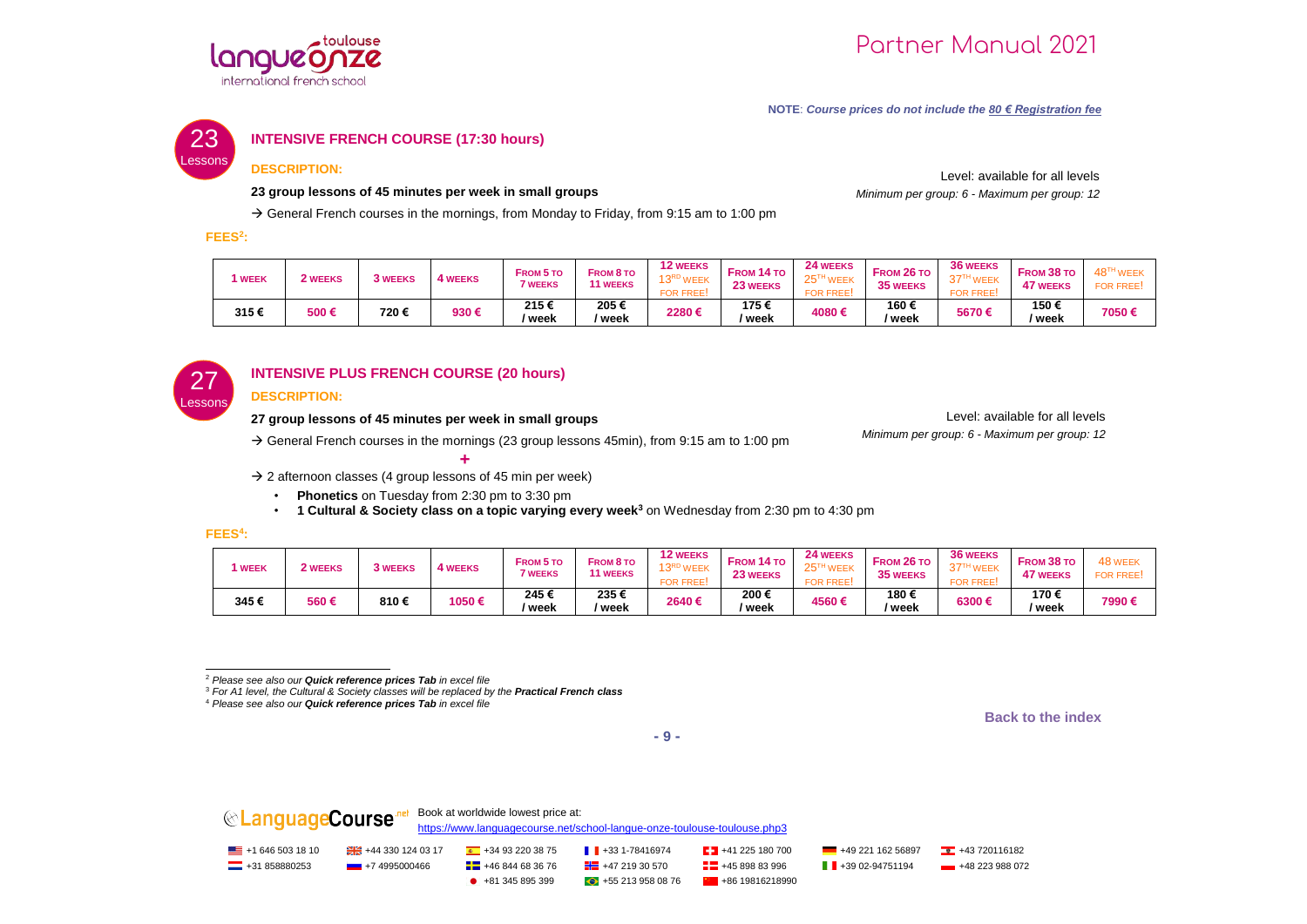



**NOTE**: *Course prices do not include the 80 € Registration fee.*



#### **SUPER INTENSIVE FRENCH COURSE (= 24 hours)**

#### **DESCRIPTION:**

#### **32 group lessons of 45 minutes per week in small groups**

General French courses in the mornings (23 group lessons 45 min), from 9:15 am to 1:00 pm

Level: A2 (Elementary) *Minimum per group: 6 - Maximum per group: 12*

2 afternoon classes (4 group lessons of 45 min per week)

- **Phonetics**
- **1 Cultural & Society classes on a topic varying every week:**

**+**

**+ 2 evening courses** per week from 6.30 to 8.30 pm (2 hours per lesson)

**FEES:**

| <b>WEEK</b> | 2 WEEKS | <b>3 WEEKS</b> | <b>4 WEEKS</b> | 5 WEEKS | <b>6 WEEKS</b> | <b>7 WEEKS</b> | 8 WEEKS |
|-------------|---------|----------------|----------------|---------|----------------|----------------|---------|
| 460€        | 680€    | 980€           | 1275€          | 1505€   | 1805€          | 2105€          | 2330€   |

*Our Super-Intensive French Courses are officially recognised within the framework of the Bildungsurlaub by all the German States (Länder).*

**Back to the index**

**- 10 -**

**CLanguageCourse**<sup>nel</sup> Book at worldwide lowest price at: <https://www.languagecourse.net/school-langue-onze-toulouse-toulouse.php3> <u>■</u> +1 646 503 18 10 +43 320 124 03 17 +43 93 220 38 75 +34 93 220 38 75 +43 31-78416974 +41 225 180 700 +49 221 162 56897 +43 720116182 **---** +31 858880253 +7 4995000466 + +46 844 68 36 76 + +46 +47 219 30 570 + +46 898 83 996 + +39 02-94751194 + +48 223 988 072  $\bullet$  +81 345 895 399  $\bullet$  +55 213 958 08 76  $\bullet$  +86 19816218990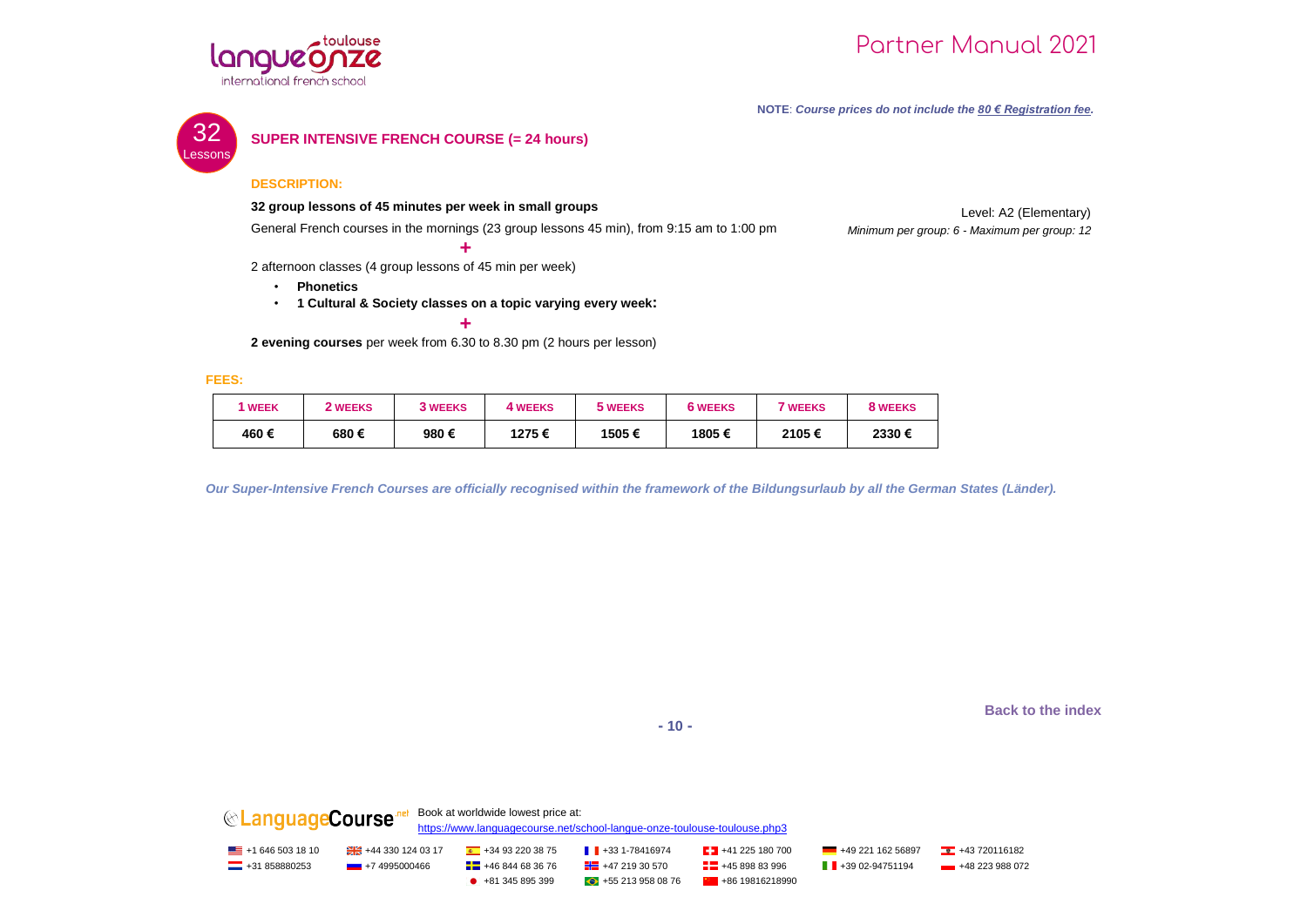



**Back to the index**

**- 11 -**

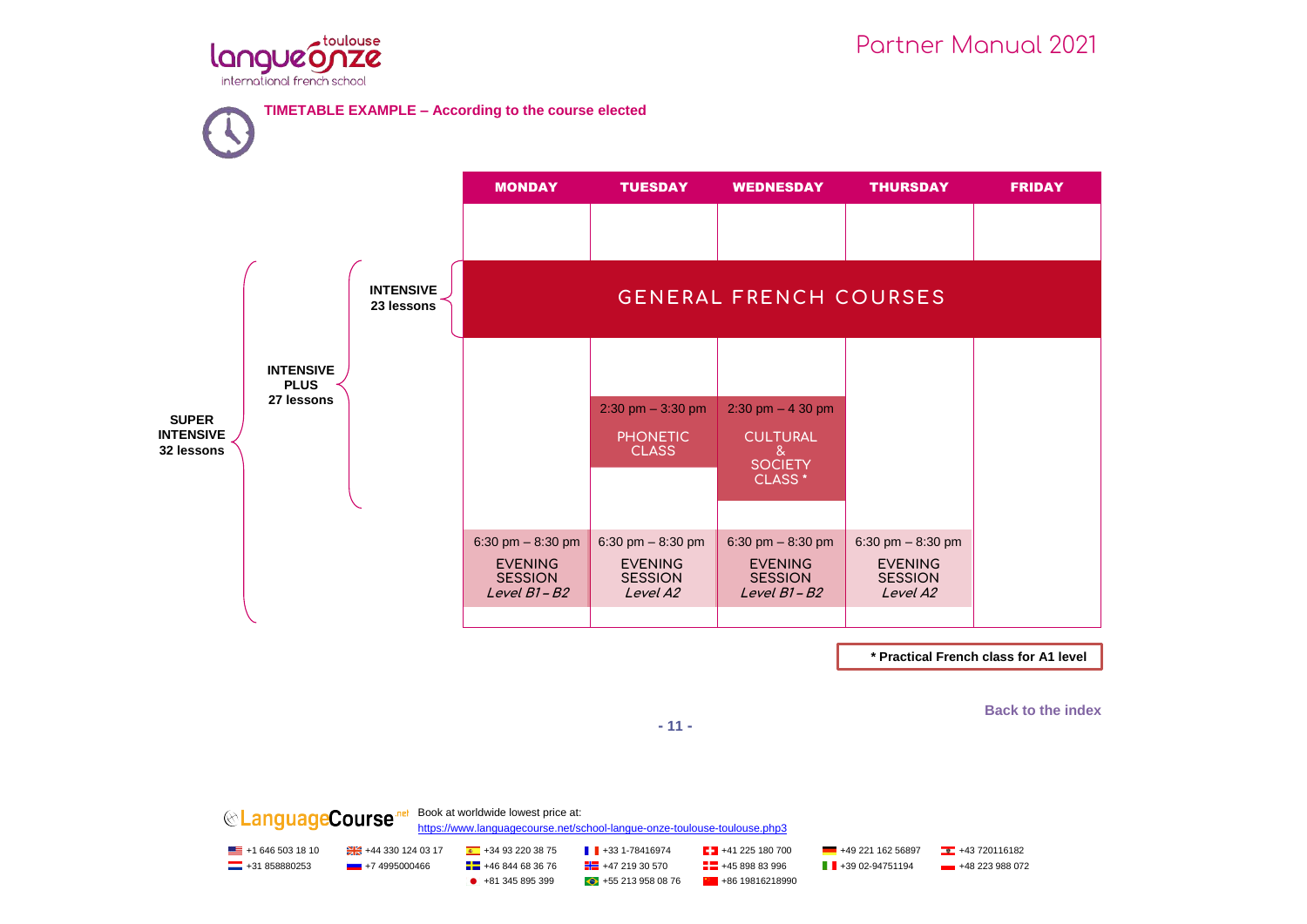

#### *NOTE: Course prices do not include the 80 € Registration fee*

#### **OUR OTHER COURSES OPTIONS:**

#### **Combined General French: 23 + 4 lessons**

**DESCRIPTION:** Intensive course in the mornings **+** Individual courses in the afternoons of **General French**<sup>5</sup>

#### **1 week = 23 intensive lessons of 45 minutes + 4 one to one lessons of 45 minutes**

**FEES:**

|                          | <b>WEEK</b> * | 2 WEEKS | <b>3 WEEKS</b> | <b>4 WEEKS</b> | <b>6 WEEKS</b> | 8 WEEKS | <b>10 WEEKS</b> | <b>12 WEEKS</b> |
|--------------------------|---------------|---------|----------------|----------------|----------------|---------|-----------------|-----------------|
| COMBINED $-23 + 4/$ WEEK | 505 €         | 885€    | 1295€          | 1700 €         | 2035€          | 3175€   | 3970€           | 4585€           |

*\* One week course is not available for A1 level.*

#### **Combined Academic or Professional French (FOU / FOS): 23 + 6 lessons**

**DESCRIPTION:** Intensive course in the mornings **+** Individual courses in the afternoons of **Academic<sup>6</sup>** or **Professional French<sup>7</sup>**

#### **1 week = 23 intensive lessons of 45 minutes + 6 one to one lessons of 45 minutes**

Minimum starting level for the Combined course – Professional French = **Elementary (A2)**

**FEES:** 

| <b>WEEK</b> | 2 WEEKS | <b>3 WEEKS</b> | 4 WEEKS | <b>6 WEEKS</b> | 8 WEEKS | <b>10 WEEKS</b> | <b>12 WEEKS</b> |
|-------------|---------|----------------|---------|----------------|---------|-----------------|-----------------|
| 640€        | 1150€   | 1690 €         | 2225€   | 3235€          | 4230€   | 5290€           | 6170€           |

l <sup>5</sup> Conversational courses, strengthening of one or two specific skills of your choice*.*

**Back to the index**

**- 12 -**



<sup>&</sup>lt;sup>6</sup> French for Academic purposes: preparation course for University studies: note-taking; oral comprehension of lectures, seminars; academic expression adapted to special fiels (law, business, sciences, technologies, international affairs, etc.)

<sup>7</sup> Professional communication: phone call, public speaking (meeting, conference…), professional writings (emails, reports…)

Specialized French: business French, medical French, legal French, French for hotel and tourist industry and other specialties upon request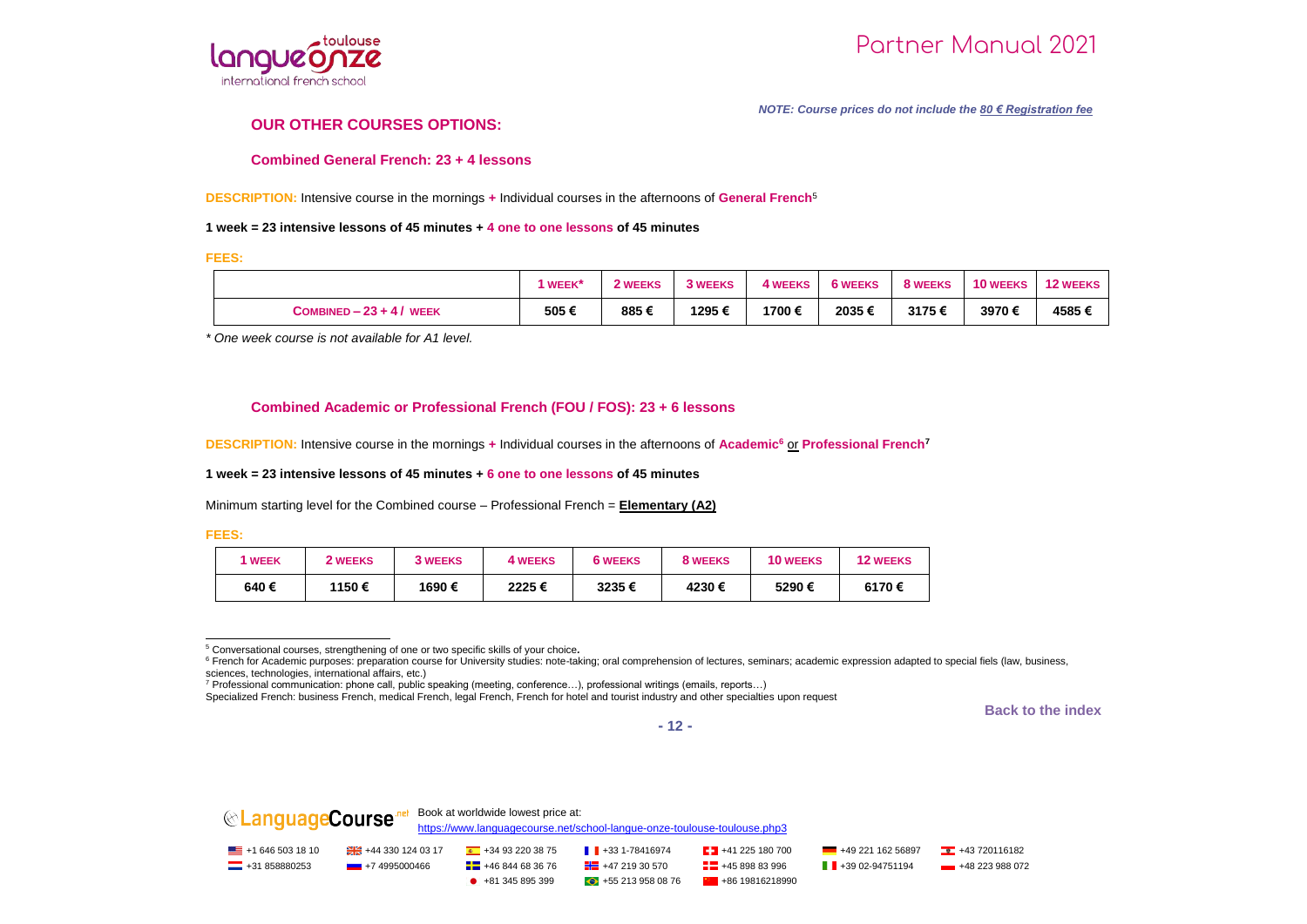

#### **NOTE: Course prices do not include the 80€ Registration fee**

#### **Individual course (private tutoring) and Semi-private course**

#### **DESCRIPTION:**

**Individual course: minimum: 2 lessons of 45 min per week,** one-to-one with a licensed French teacher **Semi-private course: minimum: 2 lessons of 45 min:** two students<sup>8</sup> with one teacher

Personalized course adapted to the student's individual pace and goals:

- To obtain a good working knowledge of French to be used in professional life, studies or daily life situations
- To develop language proficiency in the subject of one's choice.
- To prepare yourself for the French official examinations: DELF / DALF

#### **FEES:**

|                                                      | Individual course | Semi-private course*            |
|------------------------------------------------------|-------------------|---------------------------------|
| <b>General French</b>                                | 52 € per lesson   | $30 \in$ per lesson per person  |
| <b>Professional &amp; Technical</b><br><b>French</b> | 56 € per lesson   | $32 \notin$ per hour per person |

j <sup>8</sup> Only accepted for **2 students with the same French level registering together.**

**Back to the index**

**- 13 -**

**CLanguageCourse** Report at worldwide lowest price at: <https://www.languagecourse.net/school-langue-onze-toulouse-toulouse.php3> <u>■</u> +1 646 503 18 10 +43 320 124 03 17 +43 93 220 38 75 +34 93 220 38 75 +43 31-78416974 +41 225 180 700 +49 221 162 56897 +43 720116182  $\blacksquare$  +31 858880253 +7 4995000466  $\blacksquare$  +46 844 68 36 76  $\blacksquare$  +47 219 30 570  $\blacksquare$  +48 289 83 996  $\blacksquare$  +49 02-94751194 +48 223 988 072  $\bullet$  +81 345 895 399  $\bullet$  +55 213 958 08 76  $\bullet$  +86 19816218990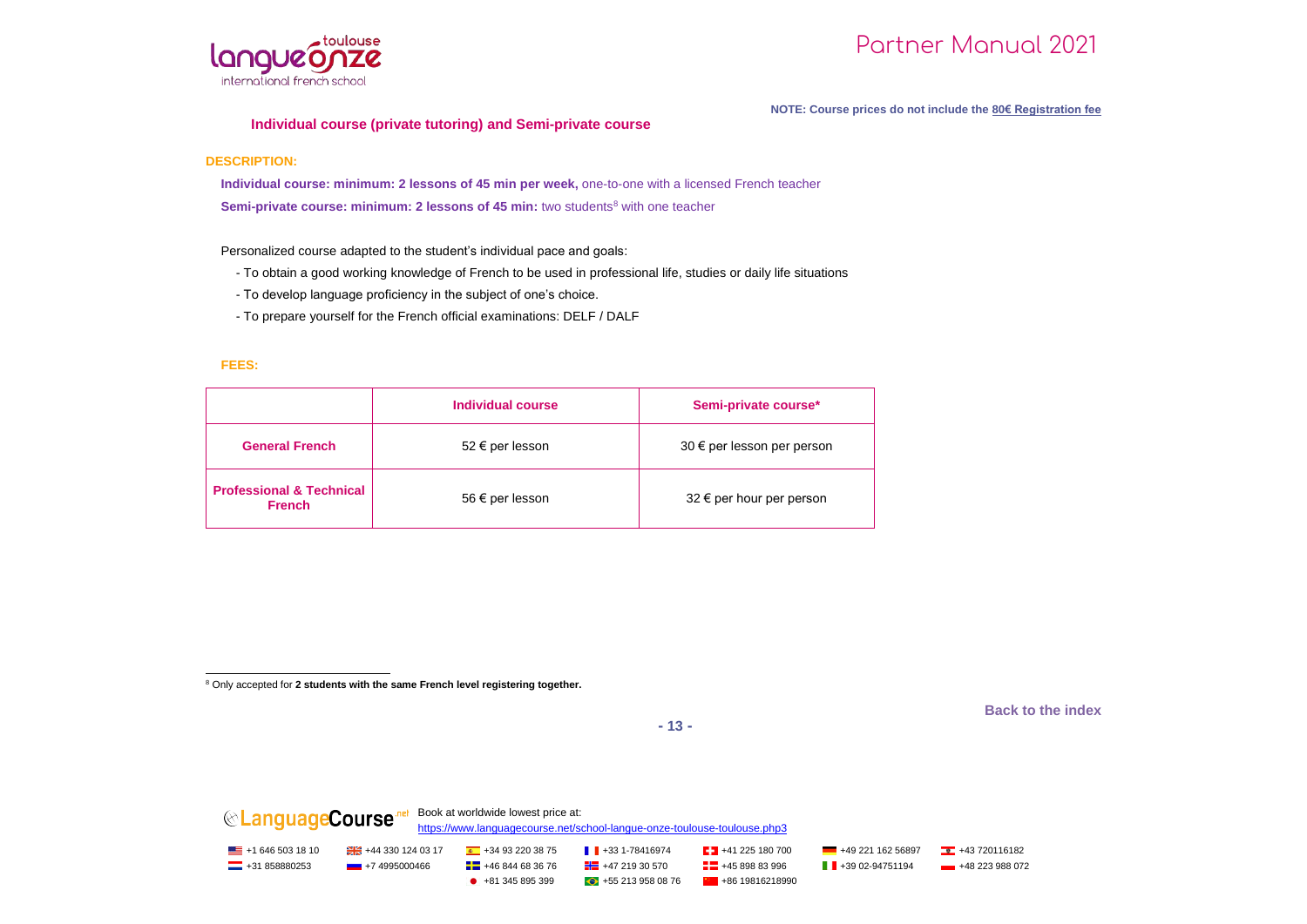

#### **NOTE: Course prices do not include the 80€ Registration fee**



#### **DELF / DALF EXAM CENTER**

Langue Onze Toulouse is an **official exam centre** for DELF and DALF

#### **Exam dates: DELF B1, DELF B2 and DALF C1**

|                      | <b>DELF B1</b>                                      | DELF B <sub>2</sub>                                 | <b>DALF C1</b>                                      |
|----------------------|-----------------------------------------------------|-----------------------------------------------------|-----------------------------------------------------|
| Exam<br><b>Dates</b> | February $25^{th}$ - $26^{th}$ , 2021               | May 27 <sup>th</sup> - 28 <sup>th</sup> , 2021      | February $25^{th}$ - $26^{th}$ , 2021               |
|                      | May 27 <sup>th</sup> - 28 <sup>th</sup> , 2021      | August 26 <sup>th</sup> - 27 <sup>th</sup> , 2021   | August, 26 <sup>th</sup> - 27 <sup>th</sup> , 2021  |
|                      | November 18 <sup>th</sup> - 19 <sup>th</sup> , 2021 | November 18 <sup>th</sup> - 19 <sup>th</sup> , 2021 | November 18 <sup>th</sup> - 19 <sup>th</sup> , 2021 |
| <b>Price</b>         | 150€                                                | 150€*                                               | 200€                                                |

\*DELF B2 Exam fee: **150€ for Langue Onze students only** / 170€ for external candidates

#### **DELF B2: Exam & Preparation in group**

#### **DESCRIPTION:**

The DELF B2 preparation courses will familiarize students with the structure and general content of the examinations, working with representative exercises and sample tests. Over a period of 4 weeks\*, they will practice intensively **in the four major skill areas tested by the examinations**:

Oral Comprehension **|** Oral Expression **|** Written Comprehension **|** Written Expression

**23 group lessons** of 45 minutes per week in the morning

**+ DELF B2 Exam preparation in group** of 40 lessons of 45 minutes (in total) in the afternoon **+** 1 **mock exam** under real exam conditions + correction

#### **DATES &FEES:**

j

**3 sessions of 4 weeks exam preparation in 2021:**

- **1**) From **April 26th** to **May 21st, 2021**
- **2)** From **August 3rd** to **August 27th, 2021**
- **3)** From **October 18th** to **November 12th, 2021**

*Aside from these dates, please contact us for individual courses of DELF B2 exam preparation* 

<sup>9</sup> The exam fee is not included in the preparation course fee Exam fee: **150€ for Langue Onze students only** / 170€ for external candidates

| <b>DELF B2 Exam Preparation course fees:</b> |                                                                             |       |       |  |  |
|----------------------------------------------|-----------------------------------------------------------------------------|-------|-------|--|--|
| 4 weeks<br>Option 1                          | Intensive course in the morning<br>+ Exam preparation in group (40 lessons) | 1550€ | 150 € |  |  |
| 4 weeks<br>Option 2                          | Exam preparation in group (40 lessons)                                      | 670€  |       |  |  |

NOTE: Depending on the student's starting level, additional weeks of preliminary preparation in the Intensive course may be reserved.

**Back to the index**

**- 14 -**

| <b>  ®LanguageCourse</b>  |                                     | Book at worldwide lowest price at: | https://www.languagecourse.net/school-langue-onze-toulouse-toulouse.php3 |                              |                                |                             |
|---------------------------|-------------------------------------|------------------------------------|--------------------------------------------------------------------------|------------------------------|--------------------------------|-----------------------------|
| $\equiv$ +1 646 503 18 10 | $\frac{124}{124}$ +44 330 124 03 17 | $+34932203875$                     | $\blacksquare$ +33 1-78416974                                            | $\sqrt{21}$ +41 225 180 700  | $+4922116256897$               | $\frac{1}{2}$ +43 720116182 |
| $-$ +31 858880253         | $-$ +7 4995000466                   | $\frac{1}{2}$ +46 844 68 36 76     | $\frac{1}{2}$ +47 219 30 570                                             | $\frac{1}{2}$ +45 898 83 996 | $\blacksquare$ +39 02-94751194 | $+48223988072$              |
|                           |                                     | $+81.345.895.399$                  | $+552139580876$                                                          | $+8619816218990$             |                                |                             |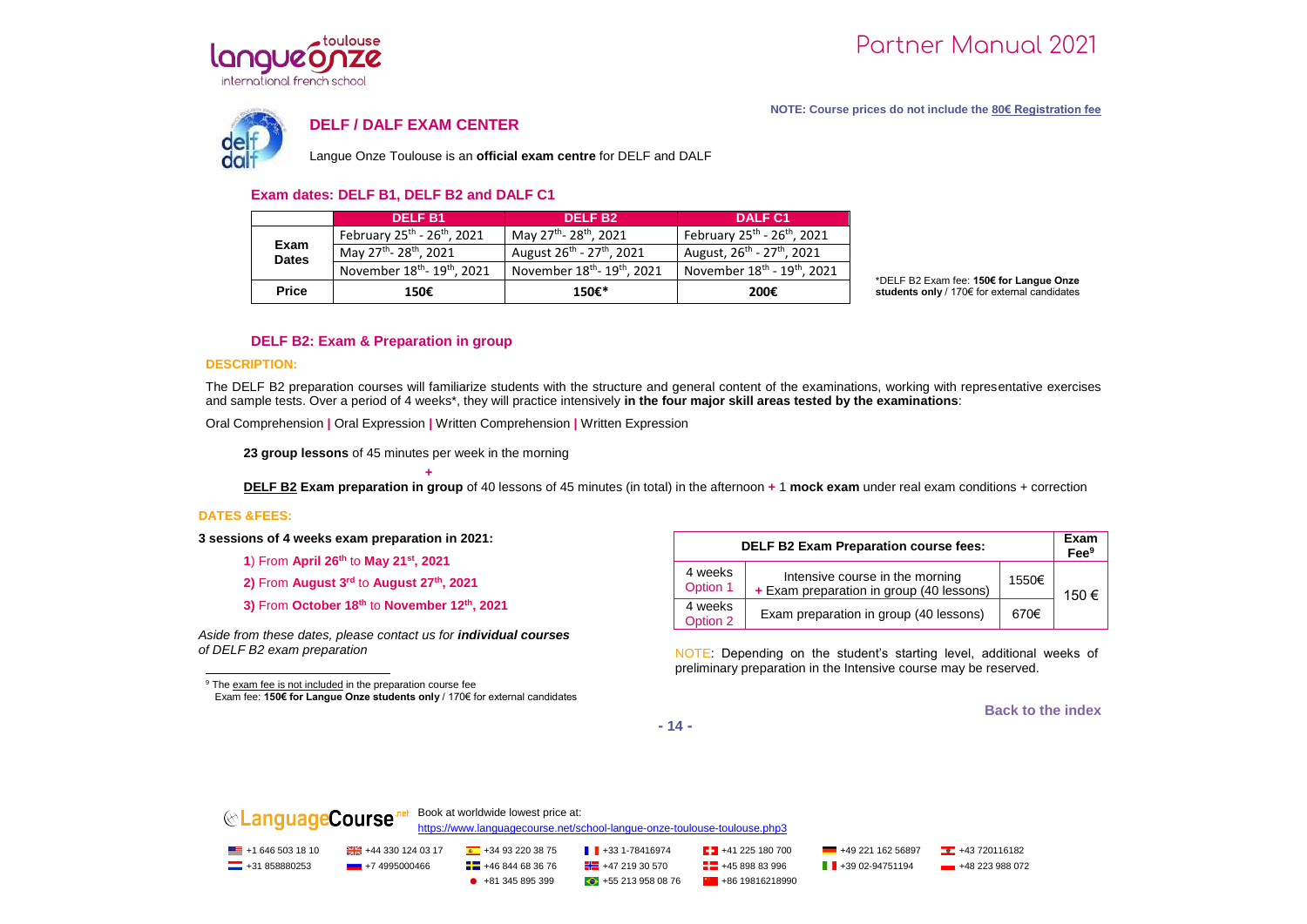

**NOTE**: *Course prices do not include the 35 € Registration fee (price for online courses only).*



Langue Onze Toulouse offers **several online French courses**, in **group** or **private lessons.**

**Online courses in group**

**DESCRIPTION:**

#### **20 group lessons of 45 minutes per week, in small groups (15h / week)**

- From Monday to Friday, from 1:30 to 4:30 (French time) - *To be confirmed*

- 3 hours of French course in video-conference

- Self-learning tasks and homework in pairs

- Secured access to an online class platform and chat for students to communicate with their teachers and other students.

**FEES: 150€ / week (from 2 weeks)**

**The e-learning platform of Langue Onze Toulouse:**

- **Self e-learning platform** adapted to all French levels
- 2 services:
	- **Online library** "media library" to practice French everywhere and whenever
	- **Training resources** and pedagogical content to deepen the any French language skills after the French course
- **1 year FREE and secure access for ALL OUR STUDENTS!**
- Click here for full presentation

le Plus<br>enligne

**Level**: From A2 to B2 levels

*Depends on availability - 6 students minimum*

*Please ask to info@langueonze.com* 

**Back to the index**

**- 15 -**

**CLanguageCourse** Repok at worldwide lowest price at: <https://www.languagecourse.net/school-langue-onze-toulouse-toulouse.php3> <u>■</u> +1 646 503 18 10 +43 320 124 03 17 +43 93 220 38 75 +34 93 220 38 75 +43 31-78416974 +41 225 180 700 +49 221 162 56897 +43 720116182  $\Box$  +31 858880253 +7 4995000466  $\Box$  +46 844 68 36 76  $\Box$  +47 219 30 570  $\Box$  +45 898 83 996  $\Box$  +39 02-94751194 +48 223 988 072  $\bullet$  +81 345 895 399  $\bullet$  +55 213 958 08 76  $\bullet$  +86 19816218990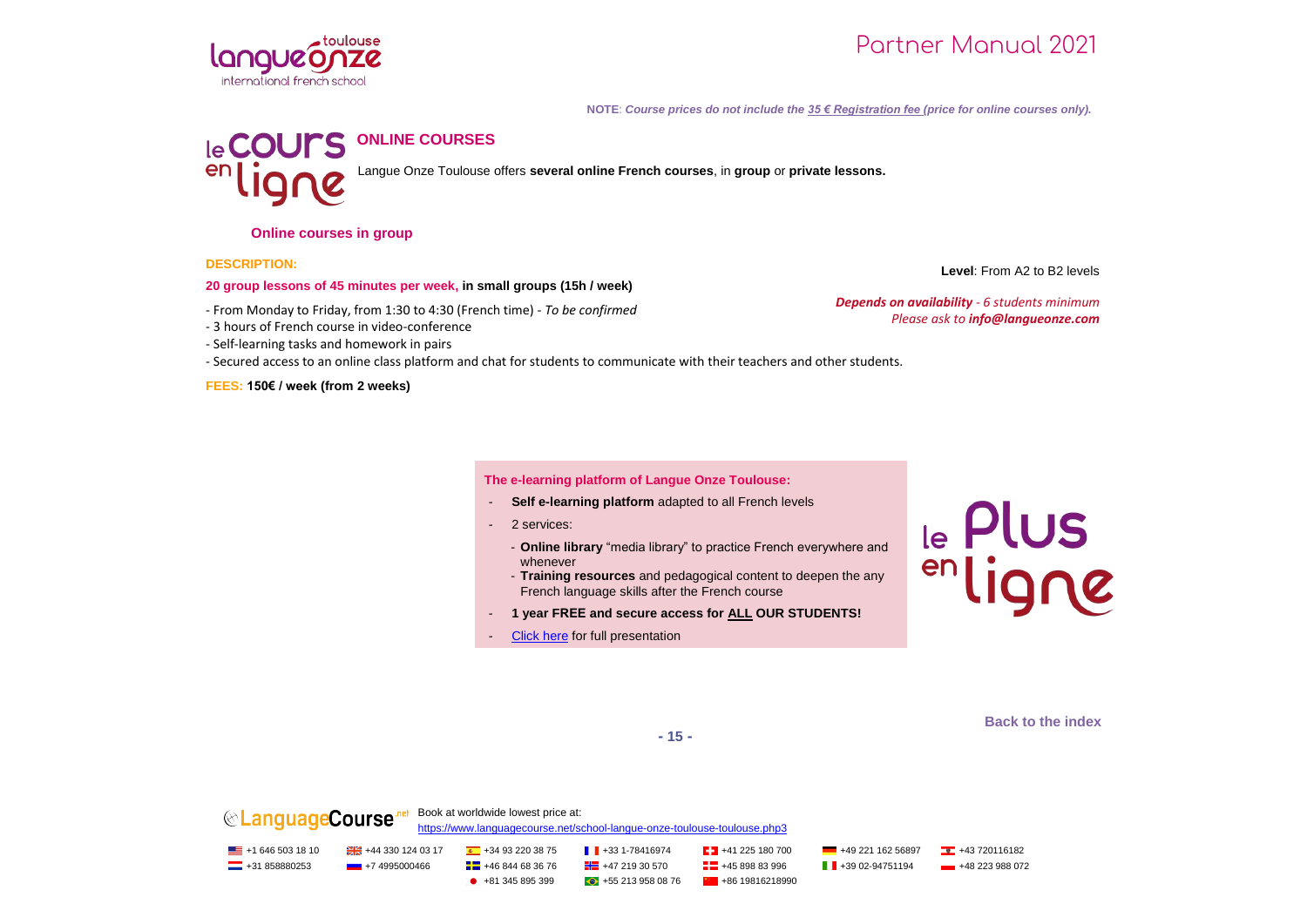

**NOTE**: *Course prices do not include the 35 € Registration fee (price for online courses only).*

#### **Online individual course: General & Specific French**

#### **Online General French course**

#### **Flexibility and Adaptability:** a personalised training program adapted to the student level and needs

- **-** From A1 to C1 levels (available all year long)
- From 5 lessons
- Number of lessons and schedule is determined with the student

| <b>FEES:</b> | Number of lessons     |              | From 5 to 10 lessons From 11 to 20 lessons | From 21 lessons |  |
|--------------|-----------------------|--------------|--------------------------------------------|-----------------|--|
|              | <b>Price / lesson</b> | 48€ / lesson | 45€ / lesson                               | 43€ / lesson    |  |

#### **Online Specific & Academic French course**

**The perfect course for future students of French Universities or professionals!**

- From A2 to C1 levels (available all year long)
- Number of lessons and schedule is determined with the student
- French course adapted to any specific field:
	- French course with Academic objectives (FOU): Preparing University studies by practicing note-taking in French, oral comprehension of courses entirely in French (lectures, seminars), the main written and oral forms of academic expression, etc. Oral and written French language skills special field (law, business, marketing, international affairs, engineering, etc.)
	- Professional French course (FOS): Business French (sales, management, marketing...), medical French, legal French, touristic French, scientific / technological and diplomatic French; etc.

| <b>FEES:</b> | Number of lessons     | From 6 to 24 lessons | From 25 lessons |  |  |
|--------------|-----------------------|----------------------|-----------------|--|--|
|              | <b>Price / lesson</b> | 55€ / lesson         | 52€ / lesson    |  |  |

#### **Online DELF/DALF exam preparation course**

#### **Efficient and personalized DELF B1, B2 or DALF C1 exam preparation wherever and whenever!**

- Minimum level A2 - according to the exam prepared (available all year long) **- From 2 to 4 weeks** according to the initial level of the student

- **8** lessons / week: minimum 2 weeks **and structure is a lesson in the student** of lessons and schedule is determined with the student

**FEES:**  $\blacksquare$ 

| Number of lessons | weeks | weeks | . weeks |
|-------------------|-------|-------|---------|
| week              | 800 € | 200€  | . 600 € |

**Back to the index**

**- 16 -**



| $\equiv$ +1 646 503 18 10 | 4443301240317     | $+34932203875$                 | $\parallel$ +33 1-78416974   | $\frac{1}{2}$ +41 225 180 700 | $+4922116256897$            | $+43720116182$ |
|---------------------------|-------------------|--------------------------------|------------------------------|-------------------------------|-----------------------------|----------------|
| $\equiv$ +31 858880253    | $-$ +7 4995000466 | $\frac{1}{2}$ +46 844 68 36 76 | $+4721930570$                | $\frac{1}{2}$ +45 898 83 996  | $\parallel$ +39 02-94751194 | $+48223988072$ |
|                           |                   | $+81345895399$                 | $\bigodot$ +55 213 958 08 76 | $+8619816218990$              |                             |                |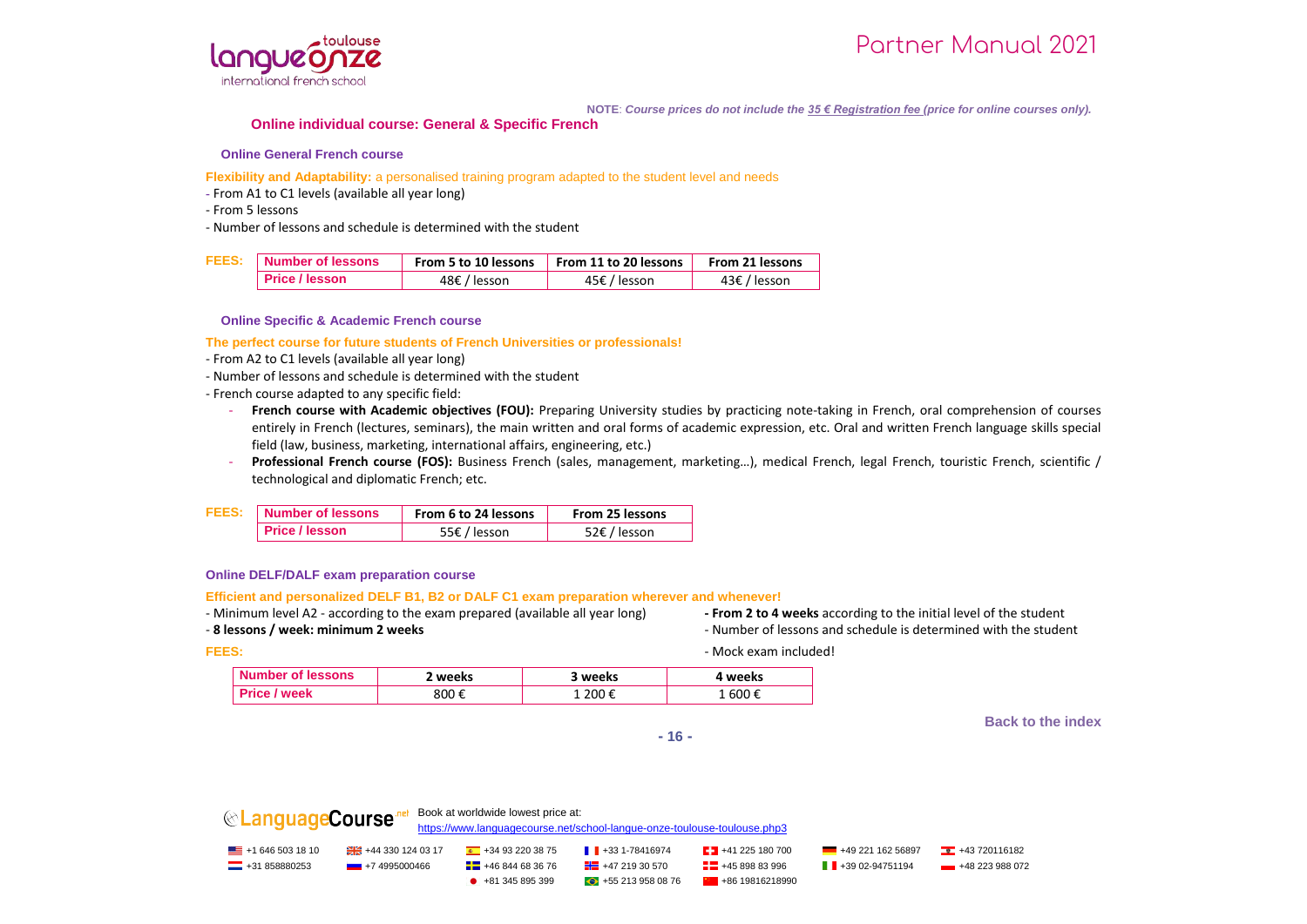

#### **FRENCH TEACHER TRAINING COURSE**

#### **DESCRIPTION**

*A comprehensive program to update your French culture knowledge, vary your teaching strategies and educational tools for the class, and exchange ideas and good practices with other teachers of French*.

#### **1 WEEK or 2 WEEKS PROGRAM: 25 hours per week**

Our program combines French courses in group and practical workshops to experiment, analyse and discuss the teaching tools and resources provided:

#### **"Improve and boost your teaching skills" course**

- Class-leading dynamics: learn through the game, creative writing, enlivening grammar, medias and Web 2.0
- Interculturality: cinema exploration, myths, stories and legends, discover the French cultural heritage
- Teaching technics: correction by phonetics, build a specific French program (FOS/FOU)

**+**

#### **Practical workshops\* for the French class**

- Familiarizing yourself with a wide range of current and practical language teaching tools to facilitate communication and sustain motivation and creativity in a French class.
- Exchanging ideas and good practices with other teachers of French, experimenting, analysing and discussing the teaching tools and resources provided.

*\* Workshops examples : corrective phonetics strategies, French cultural heritage & authentic resources for the class, the use of games, role plays and global simulations, French films and documentaries, ITC for Education…*

**+ Cultural activities and excursions** might complete the training session to discover Toulouse, capital of the Occitanie region, its cultural heritage and French south-west way of life.

#### **FEES:**

| Dates in 2021 |                 |               | <b>Price / session</b> |      | <b>Registration Fees</b> | <b>Total Price</b> |
|---------------|-----------------|---------------|------------------------|------|--------------------------|--------------------|
| February      | week program    | 08/02 - 12/02 | week program           | 465€ |                          | 545€               |
|               | 2 weeks program | 08/02 - 19/02 |                        |      | 80€                      |                    |
|               | week program    | 18/10 - 22/10 | 2 weeks program        | 770€ |                          | 850€               |
| October       | 2 weeks program | 18/10 - 29/10 |                        |      |                          |                    |

**NOTES:** 

A minimum of 5 persons is requested to open a session

**Back to the index**



**CanguageCourse** net Book at worldwide lowest price at: <https://www.languagecourse.net/school-langue-onze-toulouse-toulouse.php3> <u>■</u> +1 646 503 18 10 +43 320 124 03 17 +43 93 220 38 75 +34 93 220 38 75 +43 31-78416974 +41 225 180 700 +49 221 162 56897 +43 720116182  $\Box$  +31 858880253 +7 4995000466  $\Box$  +46 844 68 36 76  $\Box$  +47 219 30 570  $\Box$  +45 898 83 996  $\Box$  +39 02-94751194 +48 223 988 072  $\bullet$  +81 345 895 399  $\bullet$  +55 213 958 08 76  $\bullet$  +86 19816218990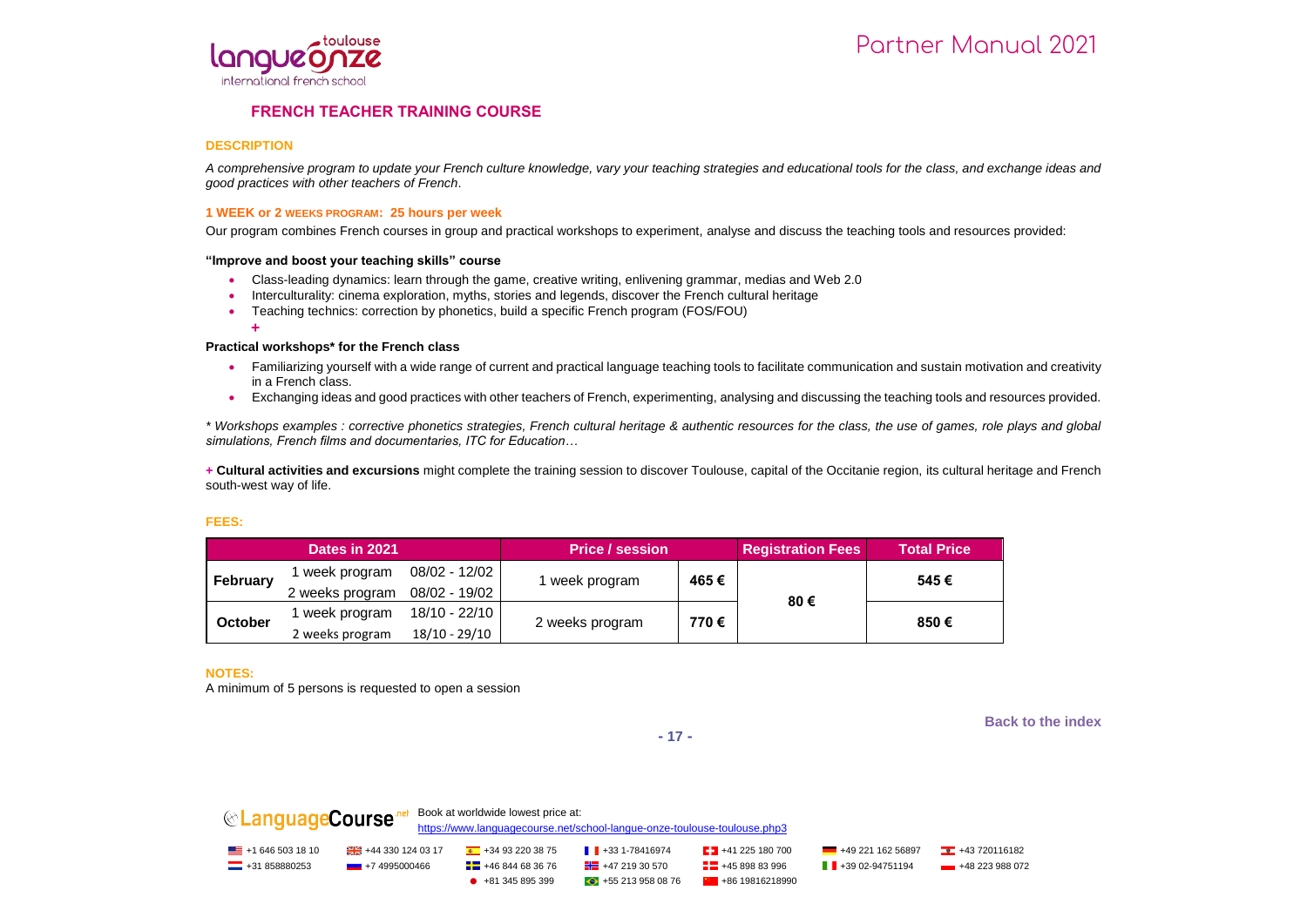

#### **JUNIOR SUMMER PROGRAM**

#### **DESCRIPTION:**

Program for **juniors aged from 13 to 17 years old** who want to improve their French during school holidays.



- **23 lessons** in junior group per week in the morning from 9:15 to 13:00. Minimum group: 8 persons / Maximum group: 14 persons
- Full board **double room accommodation in a French host family** in Toulouse experienced with hosting adolescents, Wi-Fi internet access
- **Cultural & sports activities**: 4 afternoons per week from 13:00 a 17:00 plus 2 Full-Day Excursion in the region of Toulouse (for 3 and 4 weeks course), on Saturday
- **DELF Junior preparation**: every week a specific skill is taught in the form of a DELF Junior mock exam
- **Ongoing assessment** + **language learning booklet** including **language passport** and complementary learning resources
- **Administrative and educational follow-up**
- **Final examination and official level certificate + attestation of participation**
- **Responsible supervision**: Junior students will always be accompanied by an activities leader specialized in working with young people.
- **Unlimited transport pass** (metro/ bus) for Toulouse & suburbs
- **Transfer service** to and from the airport or railway station
- Accident insurance on school grounds and during activities
- Registration & Accommodation search service fees

## Partner Manual 2021

**DATES**

| Program | <b>Starting date</b>        | <b>End date</b>               |  |  |
|---------|-----------------------------|-------------------------------|--|--|
| 3 weeks |                             | July 23rd, 2021               |  |  |
| 4 weeks | July 5 <sup>th</sup> , 2020 | July 30th, 2021               |  |  |
| 5 weeks |                             | August 6 <sup>th</sup> , 2021 |  |  |
| 2 weeks | July 26th, 2020             | August 6th, 2021              |  |  |

#### **LEVELS:**

This course is **not available for beginners (compulsory level test) Advanced students** (level B2) in French will be placed in classroom groups of mixed age.

#### **FEES:**

| <b>JUNIOR STUDY ABROAD PROGRAM: DOUBLE ROOMS</b> |       |                |                                           |                              |  |  |  |
|--------------------------------------------------|-------|----------------|-------------------------------------------|------------------------------|--|--|--|
| Course<br>+ Cultural Program                     |       | Accommodation* |                                           | <b>Total</b><br><b>Price</b> |  |  |  |
| 2 weeks<br>Double room                           | 880€  | 460€<br>80€    |                                           | 1520€                        |  |  |  |
| 3 weeks<br>Double room                           | 1280€ | 660€           | (Registration)<br>60€<br>(Accom. Service) | 2120€                        |  |  |  |
| 4 weeks<br>Double room                           | 1660€ | 845€           | 40€<br>(Transpt. Pass)                    | 2685€                        |  |  |  |
| 5 weeks<br>Double room                           | 2040€ | 1020€          |                                           | 3240€                        |  |  |  |

*\* Our double rooms are available on limited number. In case of unavailability, we propose single rooms.*



**Back to the index**

**- 18 -**

## **CLanguageCourse** Repok at worldwide lowest price at:

<https://www.languagecourse.net/school-langue-onze-toulouse-toulouse.php3>

<u>■</u> +1 646 503 18 10 +43 320 124 03 17 +43 93 220 38 75 +34 93 220 38 75 +43 31-78416974 +41 225 180 700 +49 221 162 56897 +43 720116182  $\Box$  +31 858880253 +7 4995000466  $\Box$  +46 844 68 36 76  $\Box$  +47 219 30 570  $\Box$  +45 898 83 996  $\Box$  +39 02-94751194 +48 223 988 072  $\bullet$  +81 345 895 399  $\bullet$  +55 213 958 08 76  $\bullet$  +86 19816218990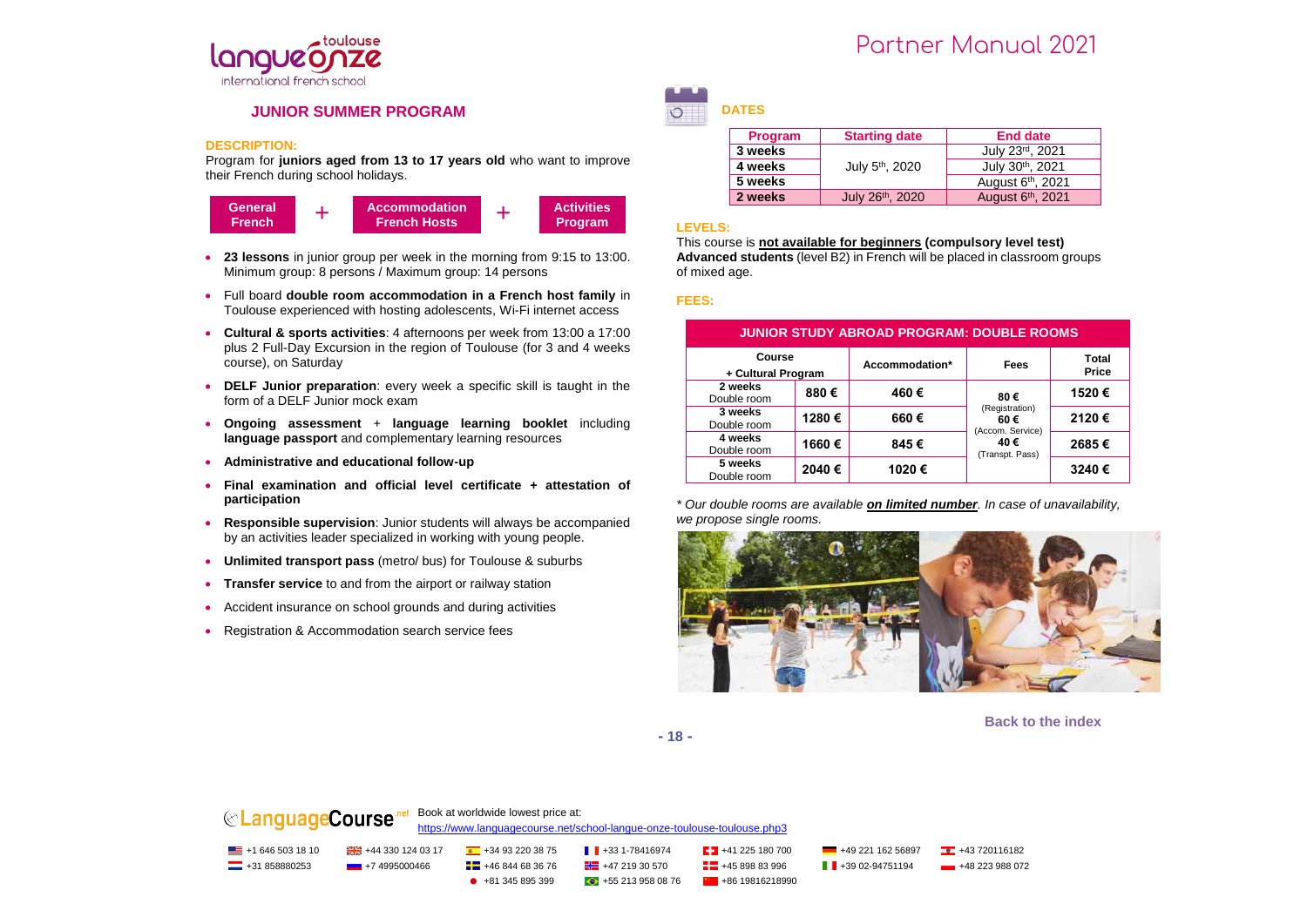

#### **GROUP PACKAGE - School & University groups**

#### **DESCRIPTION:**

**GENERAL FRENCH COURSES** *From 16 to 25 group lessons (45 minutes) Opened or closed groups*

**CULTURAL & SPORTIVE PROGRAM** *Afternoon activities + Full day excursion(s) in option* 

**+**

**ACCOMMODATION** *Homestay in Half board or full board in a*  **+**

*single or double room Hotel Residence accommodation with breakfast double or triple room*

**Programme available year-round** - Students from 13 years old - Adapted to the students' age group and current level, in closed or open groups. **Wide range of methods and materials used**: communication games, memory games, songs,

audio, magazines, newspapers and internet documents

#### **FEES:**

*Detailed program and estimate available upon request. Our quote for school or university groups are NET*

#### **Price quotes include:**

- Group lessons in the morning + optional afternoon classes- all learning materials included
- Accommodation Homestay or Hotel Residence
- 3 or more cultural and sport activities per week in the afternoon: Juniors will always be accompanied by a school group leader - excursions available
- Option: Full-day excursion(s) on Saturday
- Transfer service to and from the Toulouse-Blagnac airport or Matabiau railway station
- Metro/bus pass for unlimited local travel
- Accident insurance
- Attestation of participation
- Optional final examination and certificate

#### **FLEXIBILITY !**

**We can adapt our offer to your specific needs. To get a personalized group program please ask us**!

We also offer **Junior study-abroad programs** for **individual participants ages 13-17** during the summer and school holidays. **See page above for details or ask us.**

**Back to the index**

**- 19 -**

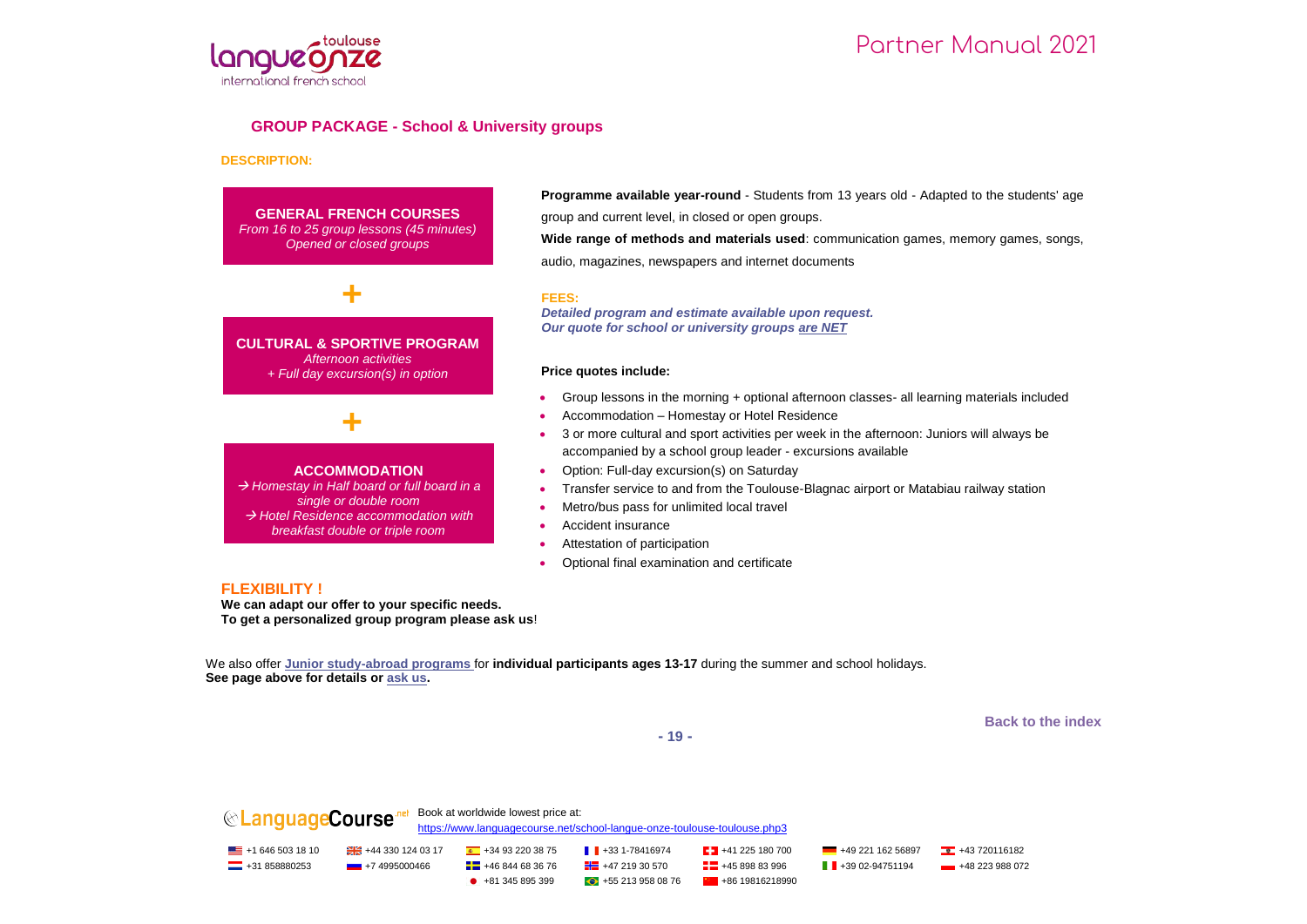

**NOTE: Course prices do not include the 80 € Registration fee.**

## **HOLIDAY FRENCH EXPERIENCE – Learn French while enjoying your time with French leisure**

**FRENCH & COOKING**

#### **DESCRIPTION:**

Intensive course **+** 1 or 2 cooking workshops per week in the afternoon or evening with a **French chef.**

**1 cooking workshops = 1h30 / 2h**

The schedule of the different workshops is given at the time of registration according to the dates and the number of hours

#### **NB**: **No cooking workshop available in August!**

#### **FEES:**

| 2 WEEKS        | Intensive course + 2 cooking workshops | 650€  |
|----------------|----------------------------------------|-------|
|                | intensive course + 4 cooking workshops | 800€  |
| <b>3 WEEKS</b> | intensive course + 3 cooking workshops | 945€  |
|                | intensive course + 6 cooking workshops | 1170€ |
| <b>4 WEEKS</b> | intensive course + 4 cooking workshops | 1230€ |
|                | intensive course + 8 cooking workshops | 1530€ |



# **FRENCH & OENOLOGY**

#### **DESCRIPTION:**

Intensive course **+** 2 hours of oenology workshops per week in the evening in a **French cellar** (Wines of the South west of France).

Evening **oenology workshops once a week**

**1 oenology workshop = 2 hours of tasting**

NB: **No oenology workshop available in August**

#### **FEES:**

| 2 WEEKS | intensive course $+2$ oenology workshops | 640€  |
|---------|------------------------------------------|-------|
| 3 WEEKS | intensive course $+3$ oenology workshops | 930€  |
| 4 WEEKS | intensive course $+4$ oenology workshops | 1210€ |



**Back to the index**

**- 20 -**



<https://www.languagecourse.net/school-langue-onze-toulouse-toulouse.php3>

| $\equiv$ +1 646 503 18 10 |                 | $+34932203875$                 | $\parallel$ +33 1-78416974   | $\frac{1}{2}$ +41 225 180 700 | +49 221 162 56897           | $+43720116182$ |
|---------------------------|-----------------|--------------------------------|------------------------------|-------------------------------|-----------------------------|----------------|
| $-$ +31 858880253         | - +7 4995000466 | $\frac{1}{2}$ +46 844 68 36 76 | $\frac{1}{2}$ +47 219 30 570 | $-4589883996$                 | $\parallel$ +39 02-94751194 | $+48223988072$ |
|                           |                 | $+81,345,895,399$              | $\bigodot$ +55 213 958 08 76 | $+8619816218990$              |                             |                |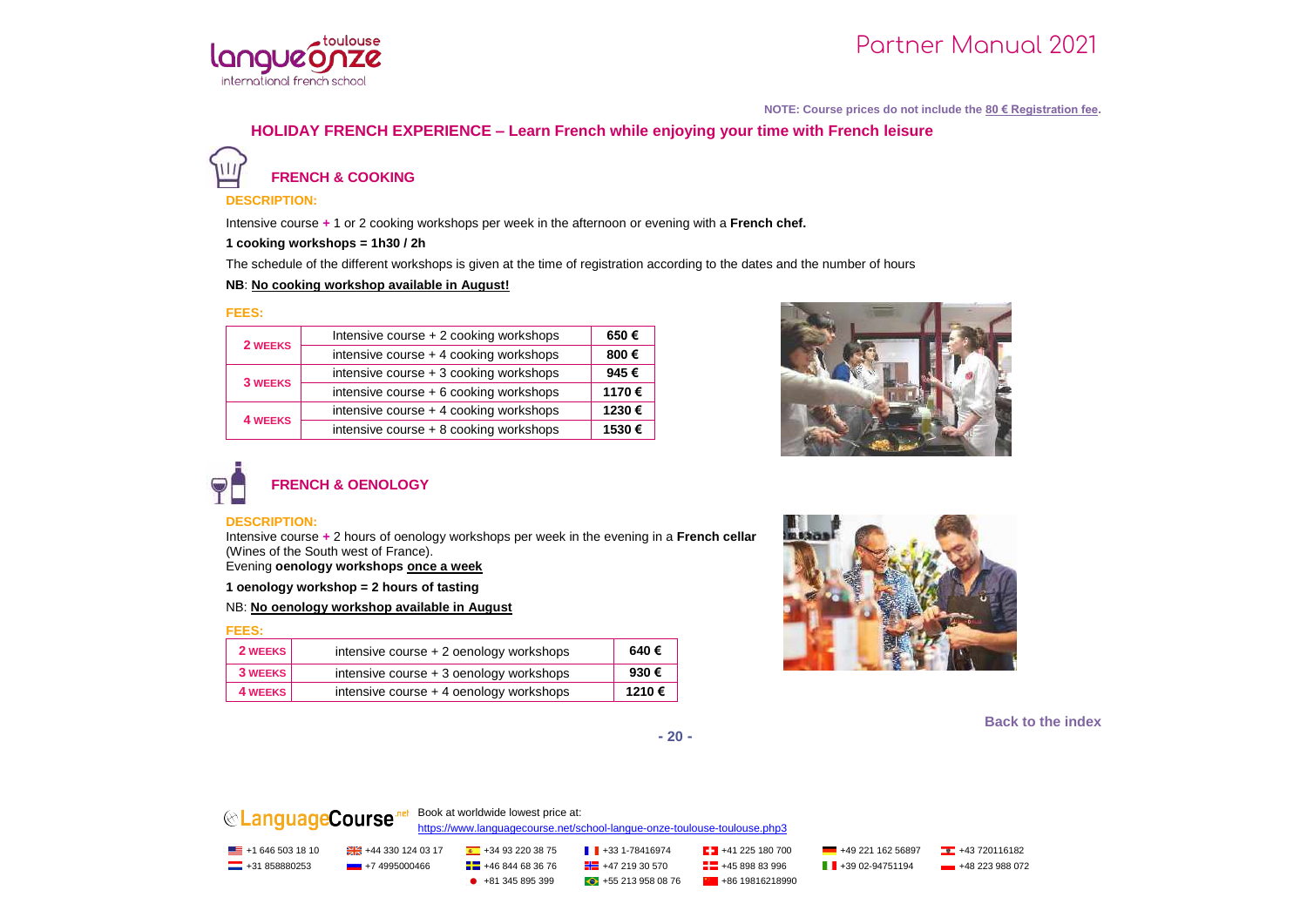

**ACCOMMODATION – Our service propose a wide range of options**

*PLACEMENT FEES: 60 € per person From 21 weeks: 80 € per person*

**Homestay accommodation: in either a shared apartment / house with French hosts**

#### **PRIVATE ROOM: HALF-BOARD | BED & BREAKFAST**

- The student will have **a private, furnished room** in the home of French hosts.
- French hosts will prepare **breakfast (and dinner if half-board option)**.
- The student will have access to all the shared parts of the house or apartment, but will not be allowed to cook by him/herself, even for lunch.

#### **PRIVATE ROOM - SELF-CATERING**

- The student will have a **private, furnished room** with access to cooking facilities in either a house or a flat shared:
- The kitchen is fully-equipped, but the student **must purchase her/his own food and prepare his/her own meals**. The student will also have a shelf in the fridge and one in a cupboard.

#### **Services included for all options:**

- The student will have **access to all the shared parts** of the house or apartment.
- Bed sheets and towels are provided, as well as laundry service access to all the shared parts of the house, **once a week**.
- **Pick-up service** from the railway station or from the airport is free of charge<sup>10</sup>

|       |                              | <b>SINGLE ROOM</b> |                          |                   | DOUBLE ROOM <sup>11</sup> |                          |                   | <b>EXECUTIVE ROOM<sup>12</sup></b> |                          |                   |
|-------|------------------------------|--------------------|--------------------------|-------------------|---------------------------|--------------------------|-------------------|------------------------------------|--------------------------|-------------------|
|       |                              | Half-<br>board     | <b>Breakfast</b><br>only | Self-<br>catering | Half-<br>board            | <b>Breakfast</b><br>only | Self-<br>catering | Half-<br>board                     | <b>Breakfast</b><br>only | Self-<br>catering |
|       | 1 week $13$                  | 225€               | 160 €                    | 130€              | 195€                      | 140 €                    | 120€              | 255€                               | 190 €                    | 160€              |
| Adult | From 2 weeks<br>Price / week | 195€               | 140€                     | 110€              | 160€                      | 110€                     | 80€               | 220€                               | 165 €                    | 135 €             |
|       | Extra night                  | 30€                | 25€                      | 20€               | 25€                       | 20€                      | 15€               | 40€                                | 30€                      | 25€               |

#### **Booking from Sunday to Saturday:**

- **Arrival**: the **Sunday** before the course begins.
- Time of arrival to be respected: **between 08:00 a.m. (08h00) and 11:00 p.m. (23h00).**
- **Departure:** the **Saturday** following the end of the course.

Time of departure to be respected: **between 10:00 a.m. (10h00) and 12:00 a.m. (midday)**

- **The extra night option** is only available **from 2 weeks.**
- Students can book **maximum 3 additional nights** (prior or consecutive to the course)
- 1 week booking is not available during the Summer Season<sup>14</sup>

<sup>10</sup> Agents must transmit to Langue Onze the student's arrival details in Toulouse, (Toulouse-Blagnac Airport, Toulouse-Matabiau train station, or at the Toulouse bus station), as soon as this information is available. Langue Onze will communicate the student's arrival time to the hosts, who will meet him or her on arrival

<sup>11</sup> For adults, reservations for **double rooms** are only accepted for **2 students registering together**.

<sup>12</sup> Executive room includes private bathroom facilities

j

#### **Back to the index**



**CLanguageCourse**<sup>nel</sup> Book at worldwide lowest price at: <https://www.languagecourse.net/school-langue-onze-toulouse-toulouse.php3> +1 646 503 18 10 +44 330 124 03 17 +34 93 220 38 75 +33 1-78416974 +41 225 180 700 +49 221 162 56897 +43 720116182  $\Box$  +31 858880253 +7 4995000466  $\Box$  +46 844 68 36 76  $\Box$  +47 219 30 570  $\Box$  +45 898 83 996  $\Box$  +39 02-94751194 +48 223 988 072  $\bullet$  +81 345 895 399  $\bullet$  +55 213 958 08 76  $\bullet$  +86 19816218990

<sup>&</sup>lt;sup>13</sup> Please note accommodation for one week only is NOT AVAILABLE during the summer high season, from June 13th to September 11<sup>th</sup>, 2021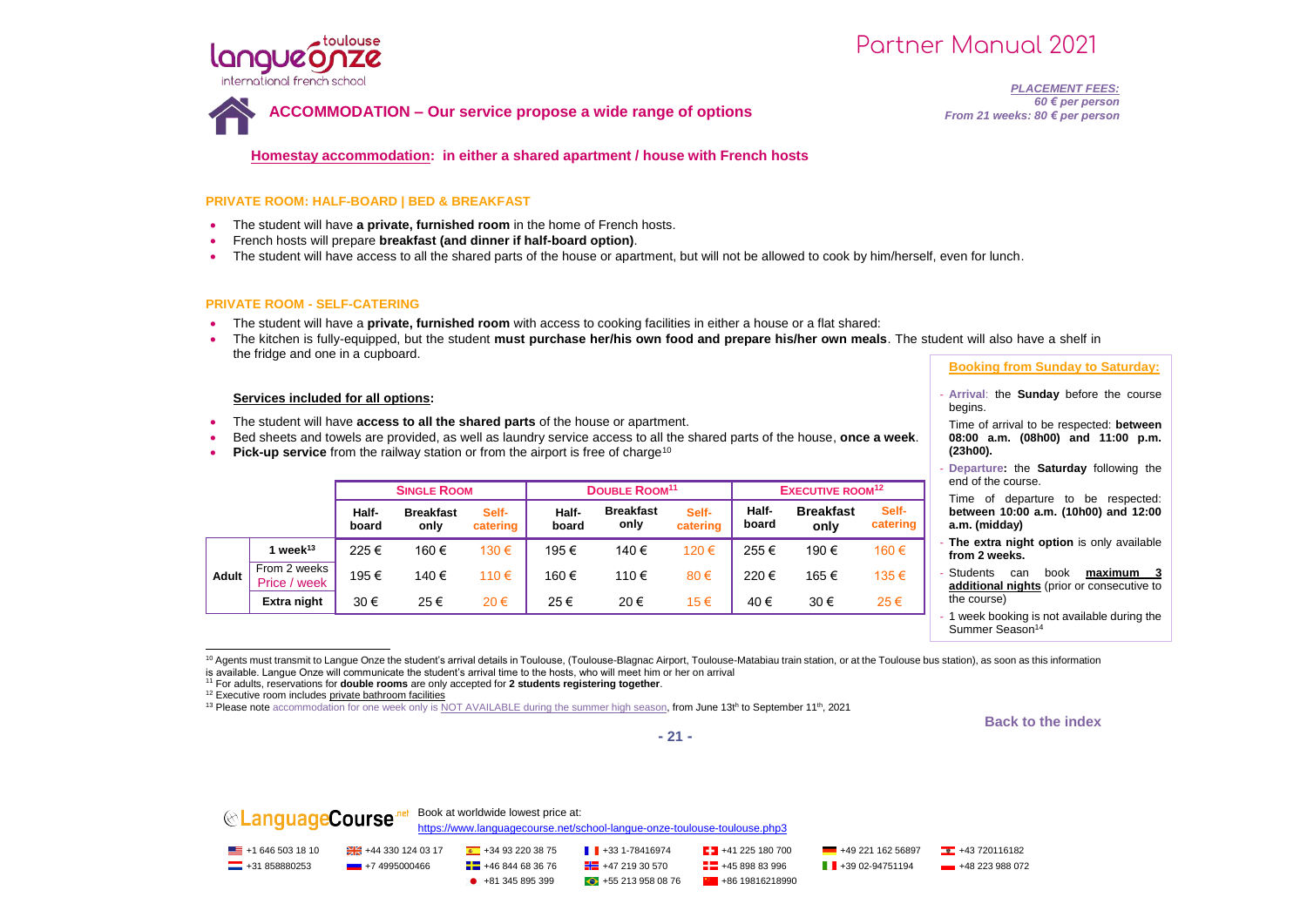







#### **Private Independent studio in Toulouse**

*PLACEMENT FEES: 60 € per person From 21 weeks: 80 € per person*

#### **DESCRIPTION:**

- A full equipped private studio apartment (average size: 20 m²) with private cooking and bathing facilities.
- Kitchen is fully-equipped, and bed sheets and towels are provided, as well as laundry service, **once a week**.
- Apartments often include access to a garden or courtyard too.
- Pick-up service from the railway station or airport is free of charge<sup>14</sup>.

|                           | 1 person | 2 persons <sup>15</sup><br>(price per person) |  |  |
|---------------------------|----------|-----------------------------------------------|--|--|
| 1 week $16$               | 205€     | 155 €                                         |  |  |
| 2 weeks                   | 390€     | 295€                                          |  |  |
| 3 weeks                   | 520€     | 400 €                                         |  |  |
| 4 weeks                   | 660€     | 500€                                          |  |  |
| <b>Additional</b><br>week | 165€     | 125 €                                         |  |  |
| Extra night               | 30€      | 25€                                           |  |  |

#### **Booking from Sunday to Saturday:**

- Arrival: the **Sunday** before the course begins.
- Time of arrival to be respected: **between 08:00 a.m. (08h00) and 11:00 p.m. (23h00).**
- Departure**:** the **Saturday** following the end of the course.
- Time of departure to be respected: **between 10:00 a.m. (10h00) and 12:00 a.m. (midday)**
- **The extra night option** is only available **from 2 weeks.**
- You can book **maximum 3 additional nights** (prior or consecutive to the course).

**Back to the index**



j <sup>14</sup> Agents must transmit to Langue Onze Toulouse the student's arrival details in Toulouse, (Toulouse-Blagnac Airport, Toulouse-Matabiau train station, or at the Toulouse bus station), as soon as *this information is available. Langue Onze Toulouse will communicate the student's arrival time to the hosts, who will meet him or her on arrival.*

<sup>15</sup> Only accepted for **2 students registering together**.

<sup>&</sup>lt;sup>16</sup> Please note accommodation for one week only is NOT AVAILABLE during the summer high season, from June 13th to September 11<sup>th</sup>, 2021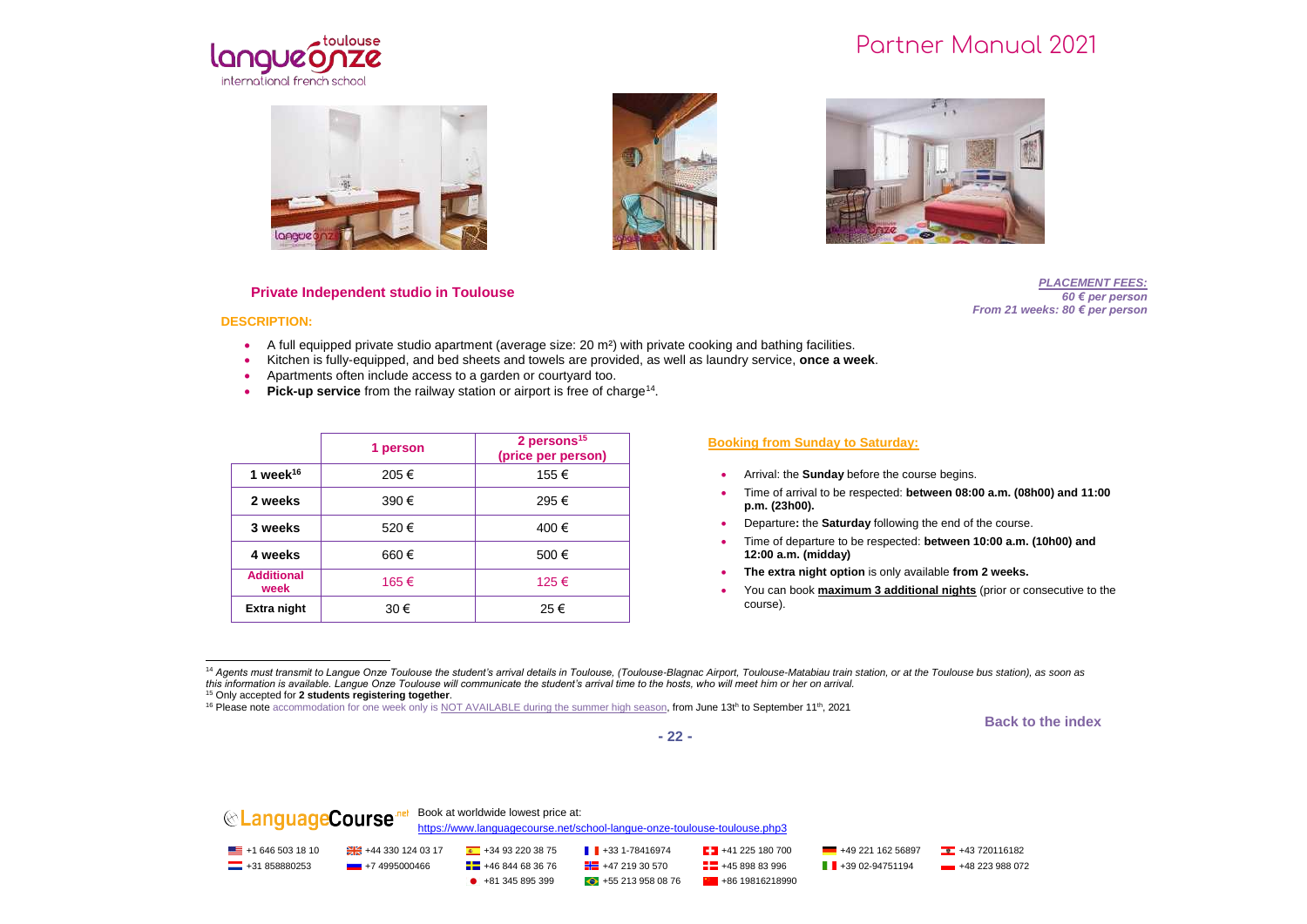

#### **Studio in student residence**

# Partner Manual 2021

*PLACEMENT FEES: 60 € per person From 21 weeks: 80 € per person*

#### **DESCRIPTION:**

- High standing and secure residences, ideally located in Toulouse
- Maximum 25 min far from the school by public transport with direct line!
- Studios from 15 to 25 m<sup>2</sup>, fully furnished and equipped (kitchenette with dishes, ceramic hobs, fridge and microwave)
- WiFi internet access

#### **Extra services:**

- Laundry room
- Breakfast service

#### **PRICE**

Average price recorded herafter. **Please ask for availability** to have a more precise and updated quotation for your prospective student

| <b>DURATION OF</b><br><b>STAY</b> | <b>AVERAGE</b><br>DEPOSIT <sup>17</sup> | <b>APPLICATION</b><br>FEES <sup>18</sup> | AVERAGE <sup>19</sup><br><b>RENT / MONTH</b> | <b>INSURANCE</b><br>MONTH <sup>20</sup> | <b>ELECTRICITY</b><br>MONTH <sup>19</sup>        | <b>AVERAGE TOTAL</b><br><b>PRICE / MONTH</b> |
|-----------------------------------|-----------------------------------------|------------------------------------------|----------------------------------------------|-----------------------------------------|--------------------------------------------------|----------------------------------------------|
| 1 month                           | 150€                                    | √∕                                       | 680€                                         | $\mathcal{A}$                           |                                                  | 680€                                         |
| 2 months                          | 150 €                                   | $\mathscr A$                             | 670€                                         | $\mathcal Q$                            | $\mathrel{\mathrel{\triangle}\!\!\!\!\triangle}$ | 670€                                         |
| From 3 months                     | 530€                                    | 420€                                     | $600 \in$                                    | 10€                                     | 30€                                              | 630€                                         |

• Common rooms with television, table football and fitness rooms

• Reception and entertainment service

Beverages and Snacks

Households

**APL available** (for stays of more than 3 months)

#### **FOR ALL STUDENT RESIDENCES:**

**- Booking from Friday to Friday** (check-in/out service is closed during the week-end)

Check-in / check-out service closed during the week: **arrival and departure during the week.** - Available **from 1month**

Search and booking by Langue Onze

From 3 months, monthly payment directly to the residence partner

- Airport / railway station transfer is **not included**

**Back to the index**



**CLanguageCourse** Repok at worldwide lowest price at: <https://www.languagecourse.net/school-langue-onze-toulouse-toulouse.php3> <u>■</u> +1 646 503 18 10 +43 320 124 03 17 +43 93 220 38 75 +34 93 220 38 75 +43 31-78416974 +41 225 180 700 +49 221 162 56897 +43 720116182  $\Box$  +31 858880253 +7 4995000466  $\Box$  +46 844 68 36 76  $\Box$  +47 219 30 570  $\Box$  +45 898 83 996  $\Box$  +39 02-94751194 +48 223 988 072  $\bullet$  +81 345 895 399  $\bullet$  +55 213 958 08 76  $\bullet$  +86 19816218990

<sup>1</sup> <sup>17</sup> The deposit is returned at the end of the stay if no damage is noted

<sup>&</sup>lt;sup>18</sup> Application fees to be paid once before your arrival

<sup>&</sup>lt;sup>19</sup> The price indicated is the average price recorded. The price depends on location and area of the apartment. Please contact us to check availability and price.

<sup>&</sup>lt;sup>20</sup> For stays of more than 3 months, the student might have to subscribe to a home insurance and an electricity contract. The prices indicated are the average rates recorded.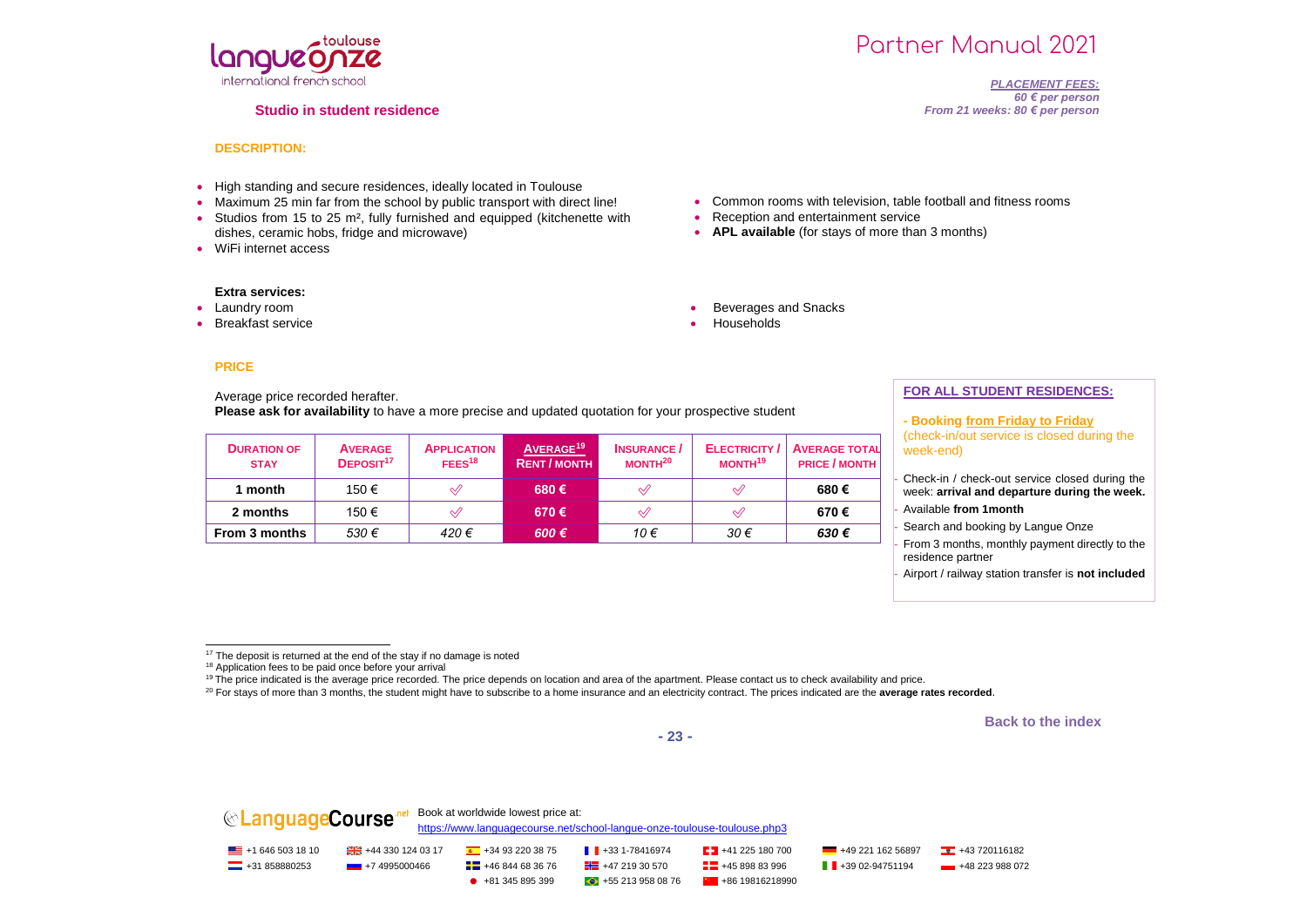

#### **Studio in residential hotel**

## Partner Manual 2021

#### *PLACEMENT FEES: 60 € per person From 21 weeks: 80 € per person*

#### **DESCRIPTION:**

A great way to benefit from a full independence and privacy while keeping the possibility to benefit from real hotel services:

- Living room with a convertible double couch or twin beds (2 stars Residence), double bed (3 stars Residence)
- Television
- Office space
- Kitchenette equipped with an electric stove, a fridge, a microwave and dishes
- Bathroom

#### **Services included: Optional services:**

- Weekly studio cleaning service
- Internet
- Weekly laundry kit
- Bike storage room
- Reception 24h/24h (3 stars only)

- **•** Breakfast
- Parking
- Extra studio cleaning service
- Launderette
- Telephone

**NOTE**: **Pick-up service** from the railway station or airport is **not provided**.

**FEES:** Quotes are available on request. Please ask us!

#### **Hotel**

Hotel rooms cost between 80€ and 250 € per night, depending upon the comfort, location and style of accommodation.

**NOTE**: **Pick-up service** from the railway station or airport is **not provided**.

**FEES:** Quotes are available on request. Please ask us!

**Back to the index**

**- 24 -**

**CanguageCourse** net Book at worldwide lowest price at: <https://www.languagecourse.net/school-langue-onze-toulouse-toulouse.php3> <u>■</u> +1 646 503 18 10 +43 320 124 03 17 +43 93 220 38 75 +34 93 220 38 75 +43 31-78416974 +41 225 180 700 +49 221 162 56897 +43 720116182 **---** +31 858880253 +7 4995000466 + +46 844 68 36 76 + +46 +47 219 30 570 + +46 898 83 996 + +39 02-94751194 + +48 223 988 072  $\bullet$  +81 345 895 399  $\bullet$  +55 213 958 08 76  $\bullet$  +86 19816218990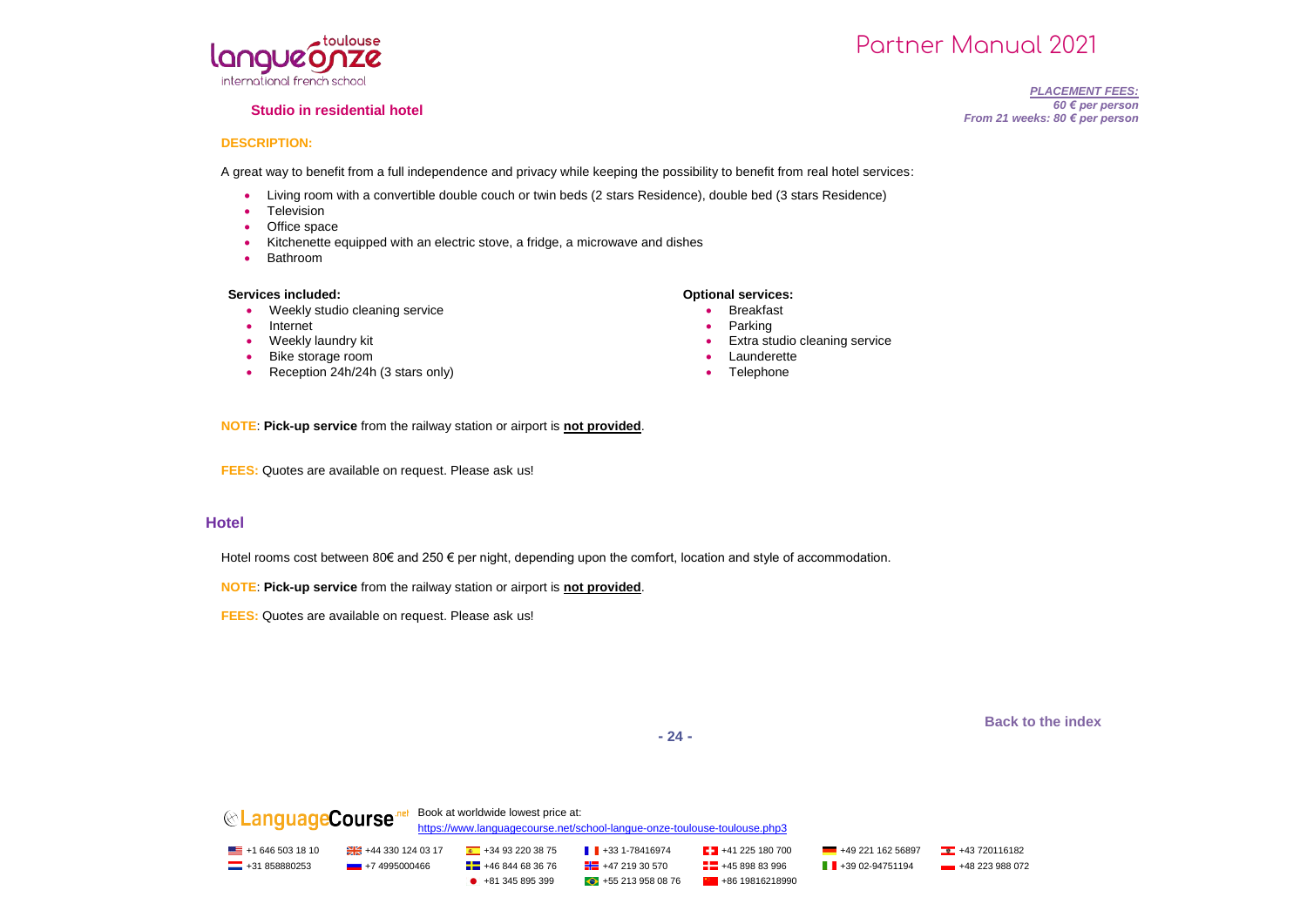

Langue Onze Toulouse organizes a regular **weekly programme of cultural, sportive and social activities,** including excursions in Toulouse and Occitanie region:

- **Monthly activities supervised by our French teachers** Reading Club | Games Club | Cine Club
- **Different activities suggested every week**

toulouse

langue

Visit of Toulouse and its museum | Social activities | Cultural activities in Toulouse | Sport activities

**Excursions in Occitanie**

Carcassonne | Albi | Montauban | Pyrenees mountains | Mediterranean Sea



**Student receive** the schedule of their first day with the **Cultural Programme** one week his/her course starting date. Taking part to these activities is an exceptional way to discover how the south west cultural heritage is rich and beautiful!

Students can also subscribe to the newsletter "**La letter de l'Ecole**", sent twice a month with a reminder of the cultural and social activities program, a selection of best things to do in Toulouse and its region as well as some useful information about the student life.

#### **NOTES**:

Optional monthly programs are made of **a mix of free and charged activities**. Students can get information, book and pay (if needed) directly at the reception of the school.

For specific requests: activities and excursions, please do not hesitate to **ask us:** we can suggest other activities with some partners (dance, gym, riding, golf, etc.) and/or prepare a program adapted to your students' requirements

For School groups: Variations on the programme below can be included in the quotes, according to the group's preferences<sup>21</sup>.

**Back to the index**

**- 25 -**



j <sup>21</sup> Download our catalogue of cultural activities and excursion in your agent zone by clicking here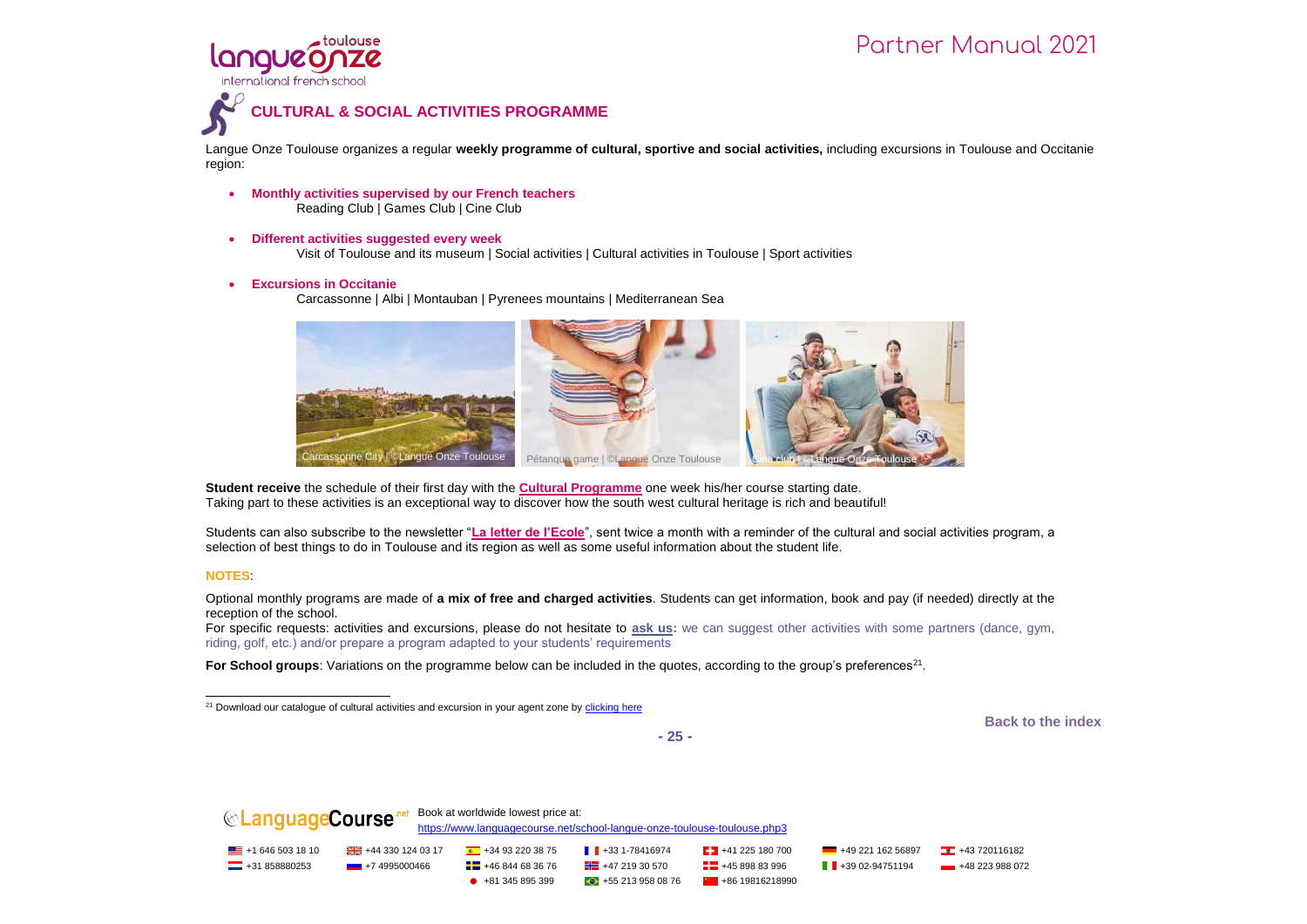

#### **PAYMENT METHODS**

toulouse

Langue Onze Toulouse shall receive from its partner the total cost of the reserved Program and Services via **wire transfer** to the designated bank account below, or by **credit card** (Visa, Master card or Carte Bleue), **no later than 15 days prior to the course starting date.**

#### **BANK TRANSFER – Our bank coordinates**

**Bank name:** CRÉDIT COOPÉRATIF (B.F.C.C.), **Bank address**: CRÉDIT COOPÉRATIF (B.F.C.C.), BP 435 4-6 rue Raymond IV, 31000 Toulouse - France

**IBAN Code**: FR76 4255 9100 0008 0016 5630 237 **SWIFT code / BIC**: CCOPFRPPxxx **Beneficiary name:** L.O.T. SARL (LANGUE ONZE TOULOUSE) - French language school **School address**: 10, rue des Arts, 31000, Toulouse - France

#### **CREDIT CARD PAYMENT**

For payment with a credit card, you can send us **your credit card number, name** as it appears on the card, **card expiry date** and a **signature authorizing us to charge the amount of the payment to this card**. You can also communicate this information by telephone or send by e-mail the "Credit Card Authorization Form".

#### **CANCELLATION POLICY**

- **In case of Visa refusal (justified by a written proof from The French Embassy or Consulate)**: Langue Onze shall not retain any fees.
- **If the student cancel less than 15 days of arrival date in the case of force majeure (duly justified)**:
	- $-$  Langue Onze shall charge a fixed amount of 150€ on the payment made.
	- In case of homestay accommodation booking, the first week and placement fees are due.
- **No refund** will be given if participants start their **course later than scheduled or leave before the end** of the session.

**Back to the index**

**- 26 -**